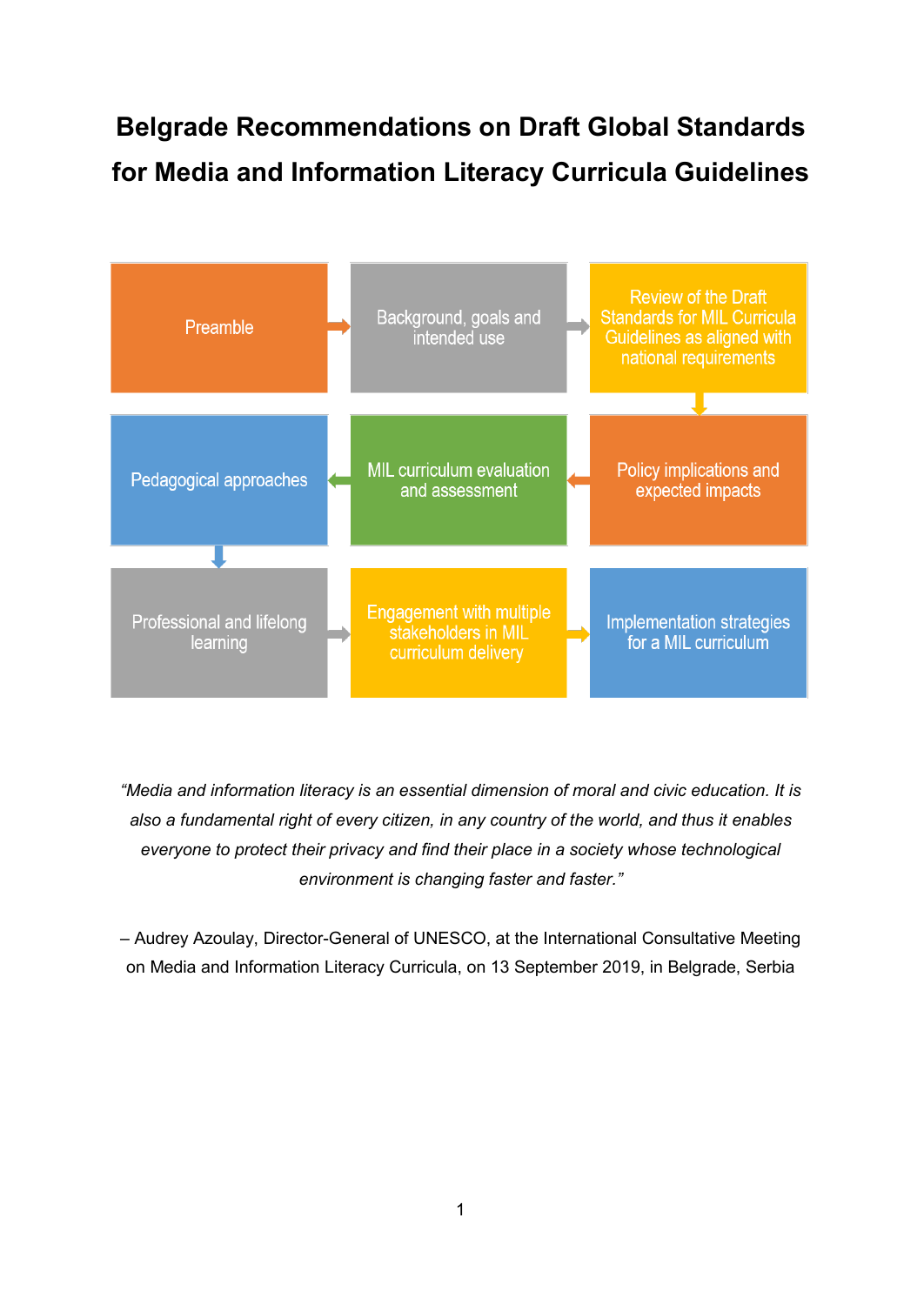#### **1. Preamble**

We, media and information literacy experts from 22 countries, gathered in Belgrade, Serbia, on 12-13 September 2019, in an international consultative meeting about updating UNESCO's model *Media and Information Literacy (MIL) Curriculum for Teachers* and to make recommendations on *Draft Global Standards for Media and Information Literacy Curricula Guidelines*. For UNESCO, MIL covers integrated information, media<sup>[1](#page-1-0)</sup>, and technological competencies. The international consultative meeting in Belgrade facilitated two things:

- 1. The experts discussed and made concrete inputs into *new content and competencies* that could be included in an updated version of the Media and Information literacy (MIL) Curriculum for Teachers. This process continues through regional consultations over a one-year period;
- 2. The experts also drafted, deliberated, made recommendations, and provided feedback on this *Draft Global Standards* for Media and Information Literacy Curricula Guidelines. The Draft Global Standards for Media and Information Literacy Curricula Guidelines is a non-prescriptive policy brief. Member States can adapt or adopt it based on local context.

This document contains a description of the "Belgrade Recommendations on Draft Global Standards for Media and Information Literacy Curricula Guidelines," and a process towards further multi-stakeholder consultation and ultimate validation of the Draft Global Standards for Media and Information Literacy Curricula Guidelines. It is aimed at guiding MIL curricula development and implementation by stakeholders in countries around the world. Achieving media and information for all requires that MIL is integrated in all levels of informal, non-formal and formal education and learning. The primary target groups for this document is policymaker's responsible curricula development and MIL related programmes, curriculum

<span id="page-1-0"></span><sup>&</sup>lt;sup>1</sup> The use of the term "media" throughout this document refers to two dimensions. Firstly, there is the news media as an institution, the "fourth estate", having specific professional functions that its constituents pledge to fulfil in democratic societies and which are necessary for good governance and development. This includes radio, television and newspapers, whether online or offline, as well as includes journalistic content on the Internet. Secondly, there is media as the plural of the term "medium", and which here refers to multiple communication modes such as broadcast and cable television, radio, newspapers, motion pictures, video games, books, magazines, certain uses of the Internet etc. MIL encompasses engagement with all these modes. For its part, UNESCO is particularly concerned with information and news, but recognize that there is other content such as entertainment, interpersonal communications, and advertising.

The use of the term "Information providers" throughout this document refers to the information management, information agencies, memory, cultural and Internet information organizations. It includes libraries, archives, museums, documentation centres, information management institutions, not-for-profit and for-profit information providers, networks, and companies which provide a range of services and content online and others.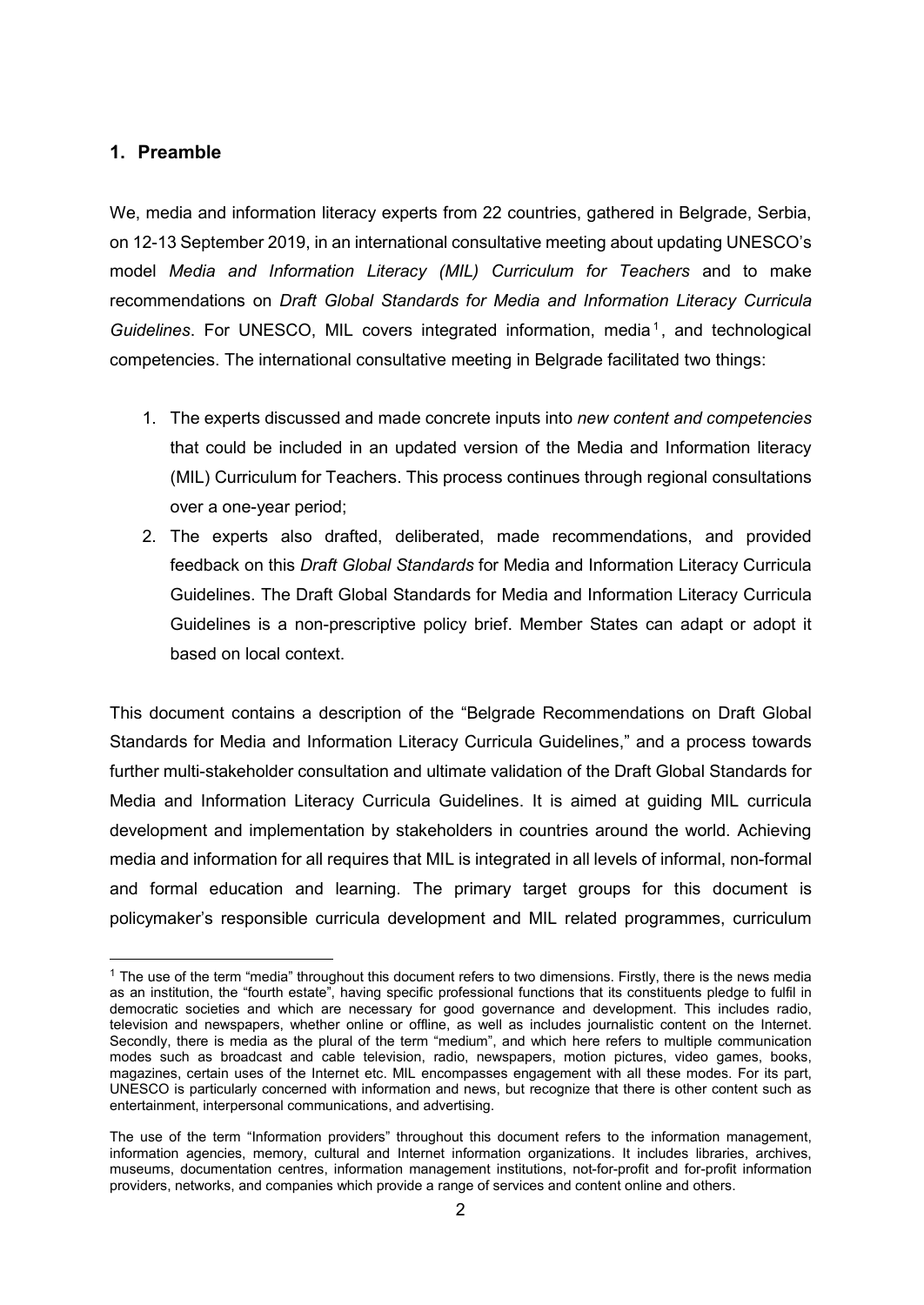developers and planners, teachers, MIL experts and practitioners implementing MIL related curricula.

This first section offers an overview of the Belgrade Recommendations on Draft Global Standards for Media and Information Literacy Curricula Guidelines.

The second section provides succinct background to these recommendations: the history of UNESCO's involvement, the relevance of information, media and technological competencies and further, the MIL curriculum which seeks to provide a framework for teachers, learners, and researchers. While MIL is relevant to all 17 Sustainable Development Goals, seven are specifically highlighted (SDG 4, 5, 8, 10, 11, 16 and 17) as directly linking to four MIL teaching and learning development goals which can contribute to achieving SDGs. The key words central to the MIL teaching and learning development goals are "to guide, stimulate, enable, and engage" stakeholders on MIL dialogues as they relate to national, regional and local outcomes of countries while considering international norms. Several guidelines for the intended use are provided to support the goals ensuring that these recommendations are of practical use.

The third section consists of a review of Belgrade Recommendations on Draft Standards for MIL Curricula Guidelines as aligned with the national (regional and local) requirements of each country. The Recommendations do not seek to be prescriptive, instead they are voluntary guidelines that can help towards identified key principles and the requisite processes and methodologies to be followed when researching, developing, and implementing a MIL curriculum.

Section 4 is a robust reflection on how the Recommendations can encourage countries around the world to contemplate on how MIL can support their development priorities. This section also considers four other policy implications to achieving MIL for all people in each country. These are: reaching consensus, commitment to tackling challenges, ensuring resource allocation and people with the needed competencies, and having clear action plans.

Sections 5, 6 and 7 propose MIL curriculum development, evaluation, and assessment" processes, 19 recommended pedagogical approaches as well as the promotion of professional and lifelong learning. MIL education and training requires a multi-pronged and multi-stakeholder strategy to empower all sections of the society.

3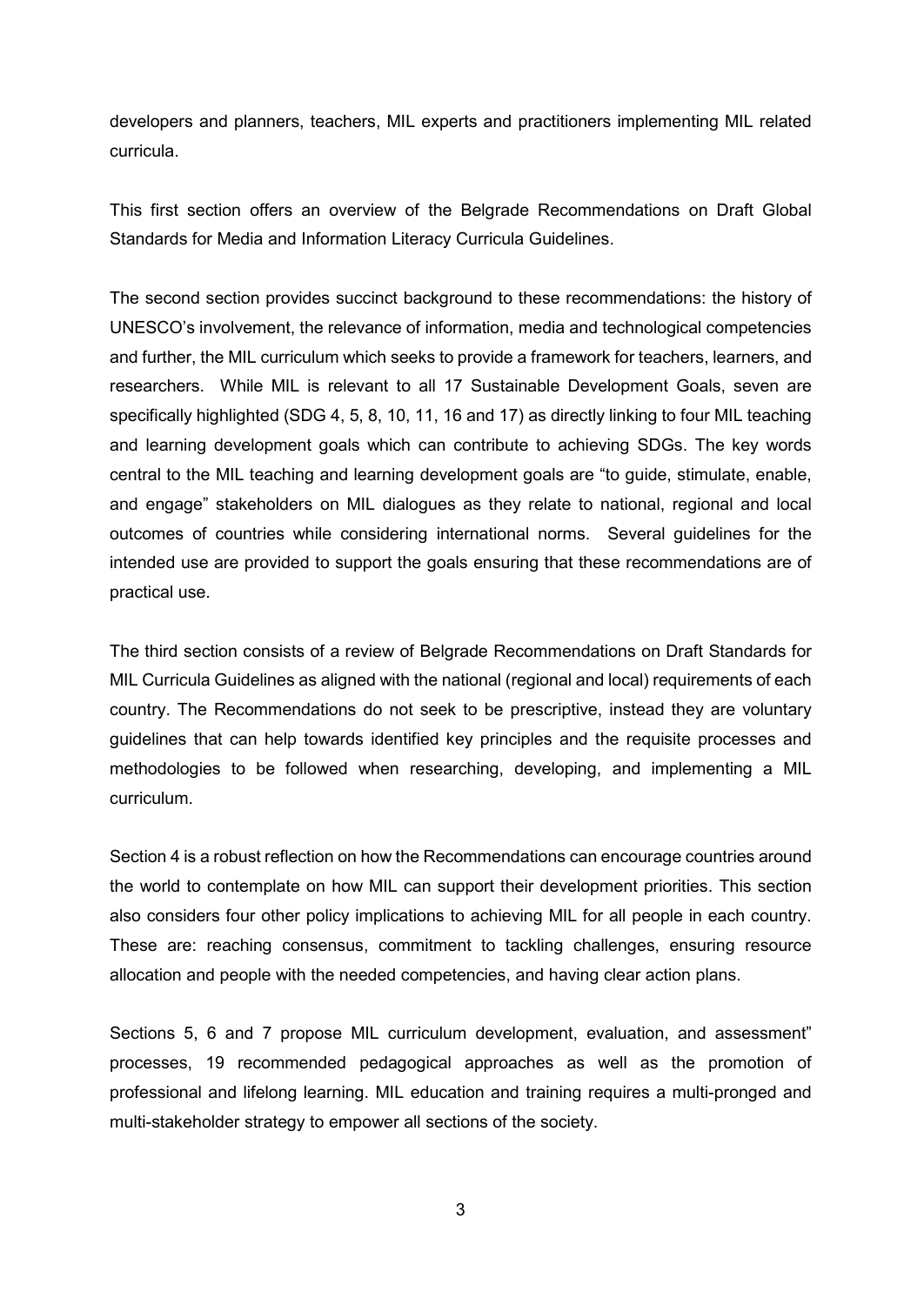Sections 8 and 9 consider the various levels of engagement with multiple stakeholders. Since the needs vary from national, regional and local levels, Section 9 provides several options for implementation strategies for a MIL curriculum. These consist of offline, online, blended learning approaches, stand-alone or integrated courses as well as informal educational initiatives on community level.

We the experts who participated in the International Consultative Meeting on UNESCO MIL Curriculum call and UNESCO and the Republic of Serbia, to take this document further for endorsement and the adoption of a related resolution by the relevant UNESCO and the UN governing bodies.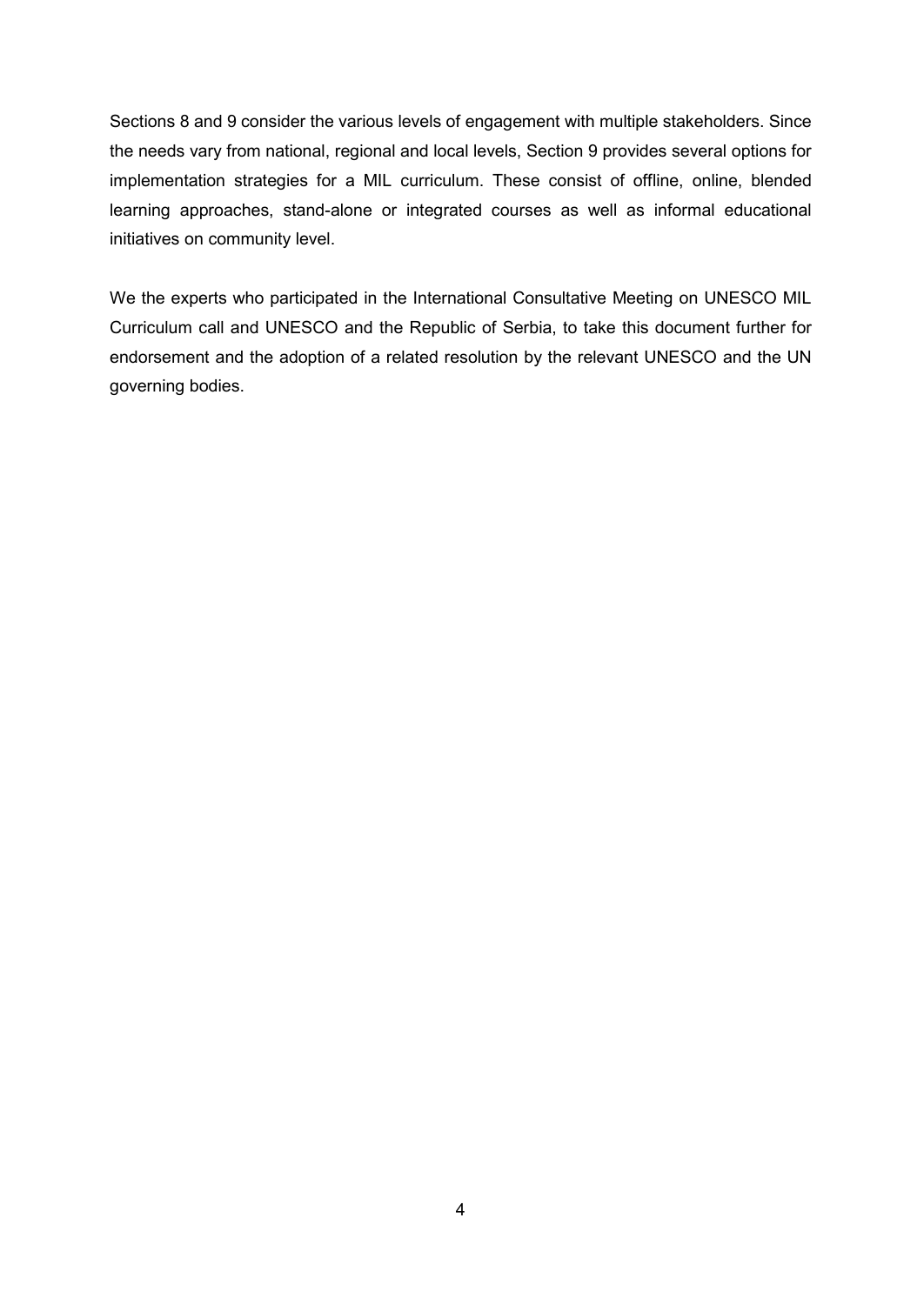# **2. Background, Goals of the Draft Standards on MIL Curricula Guidelines, and Intended Use**

#### **2.1.Background**

*"Media and information literacy is essential in the current world and in the future, as it enables everyone to acquire the skills needed to critically evaluate, use and contribute to information and media content, including social media. These skills are essential to face the contemporary challenges of misinformation, hate speech and violent extremism. They are equally important for building inclusive societies and achieving the Sustainable Development Goals."*

– Moez Chakchouk, Assistant Director-General for Communication and Information of UNESCO

UNESCO has been involved in promoting people's critical information, technology, and media competencies for close to 40 years. This has gained impetus since UNESCO founding the Grunwald Declaration of 1982, which noted that "political and educational systems need to recognize their obligations to promote in their citizens a critical understanding of the phenomena of communication<sup>[2](#page-4-0)</sup>". Experts trace efforts from the 19[3](#page-4-1)0s,<sup>3</sup> and the term *media literacy* from 1955[4](#page-4-2) in connection with "better broadcasting". The term *information literacy* was coined by Paul Zurkoskwi in 1974 in a report on future needs for various competencies in workplaces, business, and industry.<sup>[5](#page-4-3)</sup> The term digital literacy was introduced by Paul Gilster in 1997 to be generally concerned with how people understand and use information from various digital sources<sup>[6](#page-4-4)</sup>. Thirty-seven years later, the information, media, and technological landscape has changed drastically. All three terms have evolved with changing contexts. In 2008, UNESCO in an effort to harmonise the field adopted the umbrella term, *media and information literacy, which* covers interdependent information, media, and technological competencies.

<span id="page-4-0"></span><sup>&</sup>lt;sup>2</sup> UNESCO: Grunwald Declaration on Media Education [http://www.unesco.org/education/pdf/MEDIA\\_E.PDF.](http://www.unesco.org/education/pdf/MEDIA_E.PDF) Access on 5 September, 2019

<span id="page-4-1"></span><sup>3</sup> Schiffrin, A. 2018. Fighting disinformation with media literacy—in 1939. *Colombia Journalism Review*. https://www.cjr.org/innovations/institute-propaganda-analysis.php

<span id="page-4-2"></span><sup>4</sup> Grizzle, A. (2018). Assessing Citizens' Responses to Media and Information Literacy Competencies through an online course: An Empirical Study and Critical Comparative Analysis of Experts' Views. Doctoral Dissertation. ISBN: 9788449084775: http://hdl.handle.net/10803/666860. Thesis Doctorals en Xarxa (TDX). Autonomous University of Barcelona, Spain. <sup>5</sup> ibid

<span id="page-4-4"></span><span id="page-4-3"></span> $^6$  Bawden, D. (2018) Origins and Concepts of Digital Literacy, [http://pages.ucsd.edu/~bgoldfarb/comt109w10/reading/Lankshear-Knobel\\_et\\_al-DigitalLiteracies.pdf.](http://pages.ucsd.edu/%7Ebgoldfarb/comt109w10/reading/Lankshear-Knobel_et_al-DigitalLiteracies.pdf) Accessed on 6 September 2019.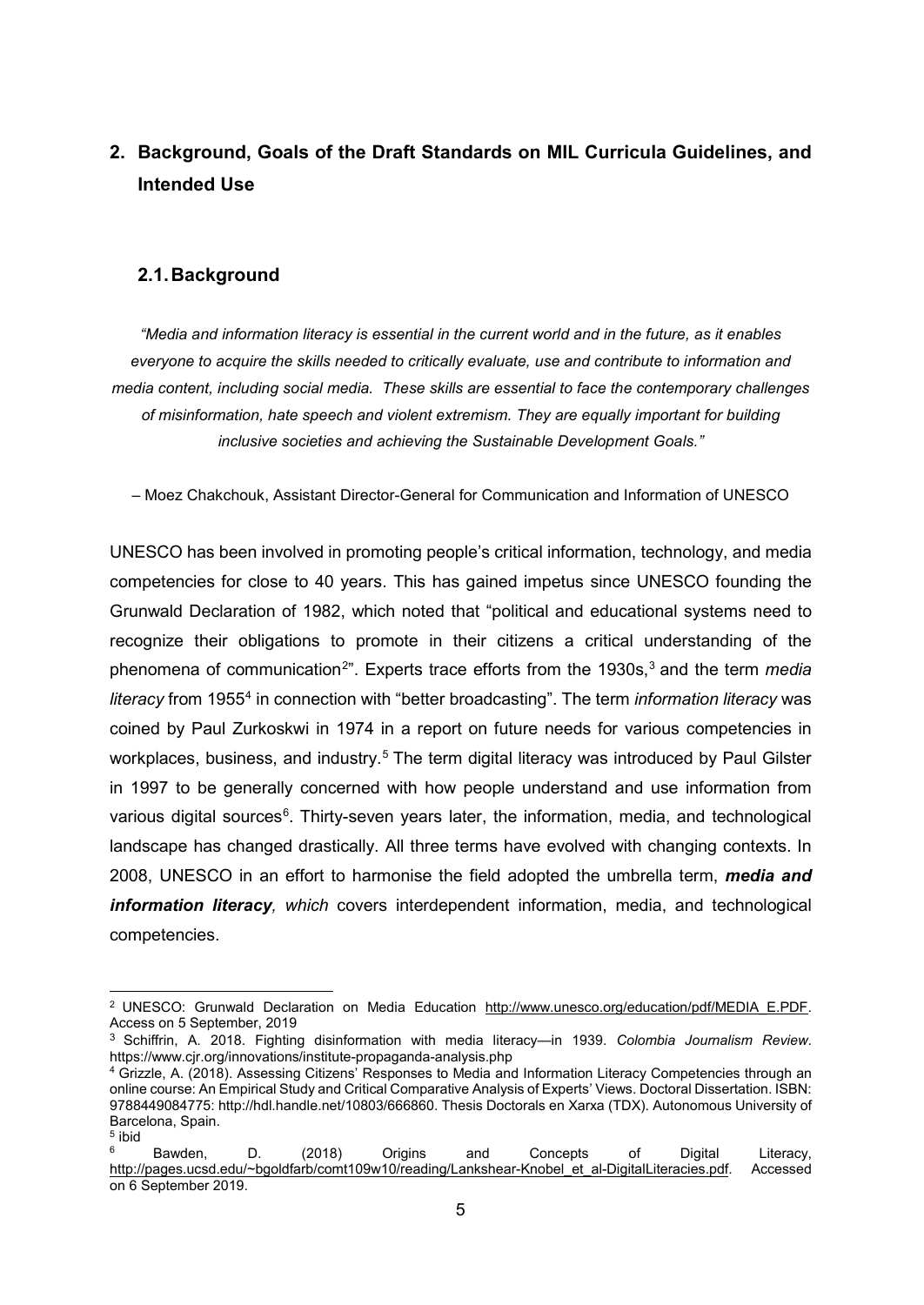There is consensus among information, technology, and media experts as well as practitioners that media and information literacy (information literacy, media literacy, and digital technology literacy) is concerned with people's understanding of information, how it is produced, disseminated, by whom; how people use information or not, how they engage with libraries, media and technology, or not; with what knowledge, skills, and attitude do people critically evaluate information; and how can people manage their interaction with information, media, and technology for desired outcomes in their social, political, economic, and cultural lives.<sup>[7](#page-5-0)</sup>

Against this background, these Belgrade Recommendations on Draft Global Standards for Media and Information Literacy Curricula Guidelines do not attempt to offer definitions for these three interrelated terms. It rather focuses on an integrated set of core and common learning outcomes that all stakeholders seeking to develop integrated curricula on media and information literacy should consider.

MIL situations across countries can be categorized in any of the following: (1) countries with advanced level of MIL policies and strategies (e.g., many countries in Europe, North America, as well as Australia), (2) countries with elements of MIL policies and strategies but unstructured or unclear implementation, and (3) countries with lack or absence of MIL policies and strategies. Curricula need to take into account the differing contexts in each situation.

In many countries, efforts are being taken to provide digital literacy/computer literacy/IT literacy - which aims to familiarise people with hardware and software dimensions of computing/mobile device usages etc. These competencies are integral aspects of broader MIL competencies. In the spirit of the Paris Declaration on Media and Information Literacy in the Digital Age, it is important to evolve these efforts as linked up, synergised and contextualised within a holistic approach of media and information literacy competency training frameworks.

These contextual variables inform the articulation of these Draft Standards for Media and Information Literacy Curricula, so that they can address these inequalities and gaps of MIL training and interventions in existing national development strategies. For this reason,

**See also** DQ Standards Report 2019

<span id="page-5-0"></span> <sup>7</sup> Carlsson, U. (ed) (2019). *Understanding Media and Information Literacy (MIL) in the Digital Age*. Department of Journalism, Media and Communication (JMG). University of Gothenburg, Sweden.

Common Framework for Digital Literacy, Skills and Readiness. Institute Founder, Dr Yuhyun Park, [https://www.dqinstitute.org/wp-content/uploads/2019/03/DQStandardsReport2019.pdf.](https://www.dqinstitute.org/wp-content/uploads/2019/03/DQGlobalStandardsReport2019.pdf) Accessed on 8 September 2019;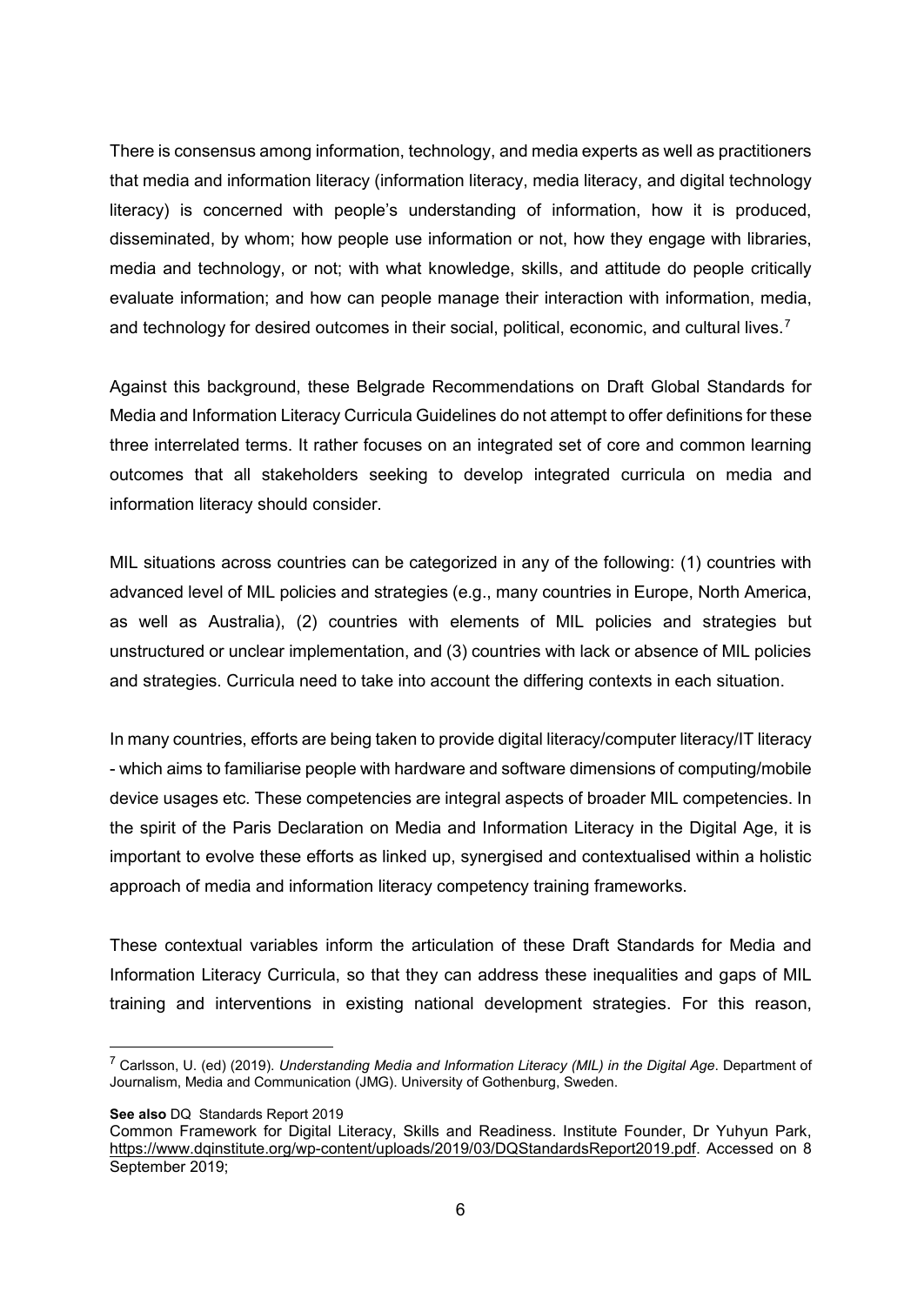UNESCO recognizes that developing and validating a set of standards about MIL curricula development guidelines for learners and teachers requires a systematic process. See a **road map in Section 3.3, Process and Methodology,** which delineates the steps beyond the current draft and towards finalising and launching the Standards for MIL Curricula Guidelines. The road map recognizes and builds upon a 10 year's process involving the development and use of the UNESCO model MIL Curriculum for Teachers, as well as the many international and regional MIL conferences which resulted in various declarations and recommendations related to MIL.

The Draft Standards for Media and Information Literacy Curricula is hinged on one primary axis, media and information literacy for sustainable development goals  $8$  (SDGs). In this context, the Draft also considers how MIL enables global citizenship education. On the basis that MIL is relevant to all 17 SDGs, an illustration of how the draft standards reflect the application of MIL to achieve the SDGs is below:

- 1. Quality education and lifelong learning for all Goal 4;
- 2. Gender equality and the empowerment of women of all ages relating to SDG 5;
- 3. Allow people to get better jobs and make better economic decisions SDG 8;
- 4. Reduce inequalities SDG 10;
- 5. Make cities inclusive, safe, resilient, and sustainable SDG11
- 6. Promoting peace and inclusion in societies, justice for all, fundamental freedoms, and accountability – relating to Goal 16;
- 7. Partnerships relating to Goal 17; and
- 8. Reduce cultural barriers<sup>9</sup> (religious, ethnic, gender, age, ethnocentric, etc.) and build bridges of communication through the ethical use of new technologies as a crosscutting theme to all SDGs.

Media and information literacy advances the achievement of SDG 16, and SDG 11 by: raising citizens' critical awareness of access to information; enabling citizens to reflect on how information they interact with influences their thoughts, beliefs, attitudes towards others that could stir violence, conflict, and radicalization; their own communications power in these regard, their fundamental freedoms, and critical engagement with information that makes cities inclusive, safe, resilient, and sustainable. It also contributes to SDG 4, by affording youth and

<span id="page-6-0"></span><sup>&</sup>lt;sup>8</sup> Singh, J., Grizzle, A., Joan S., and Culver, S. (Eds.) (2015). Media and Information Literacy for the Sustainable Development Goals. International Clearinghouse on Children, Youth and Media, NORDICOM, University of Gothenburg, Sweden. Published in cooperation with UNESCO.

<span id="page-6-1"></span><sup>9</sup> Carlsson, U. and Culver, S. (2013), Media and Information Literacy and Intercultural Dialogue Yearbook 2013: Media and Information Literacy and Intercultural Dialogue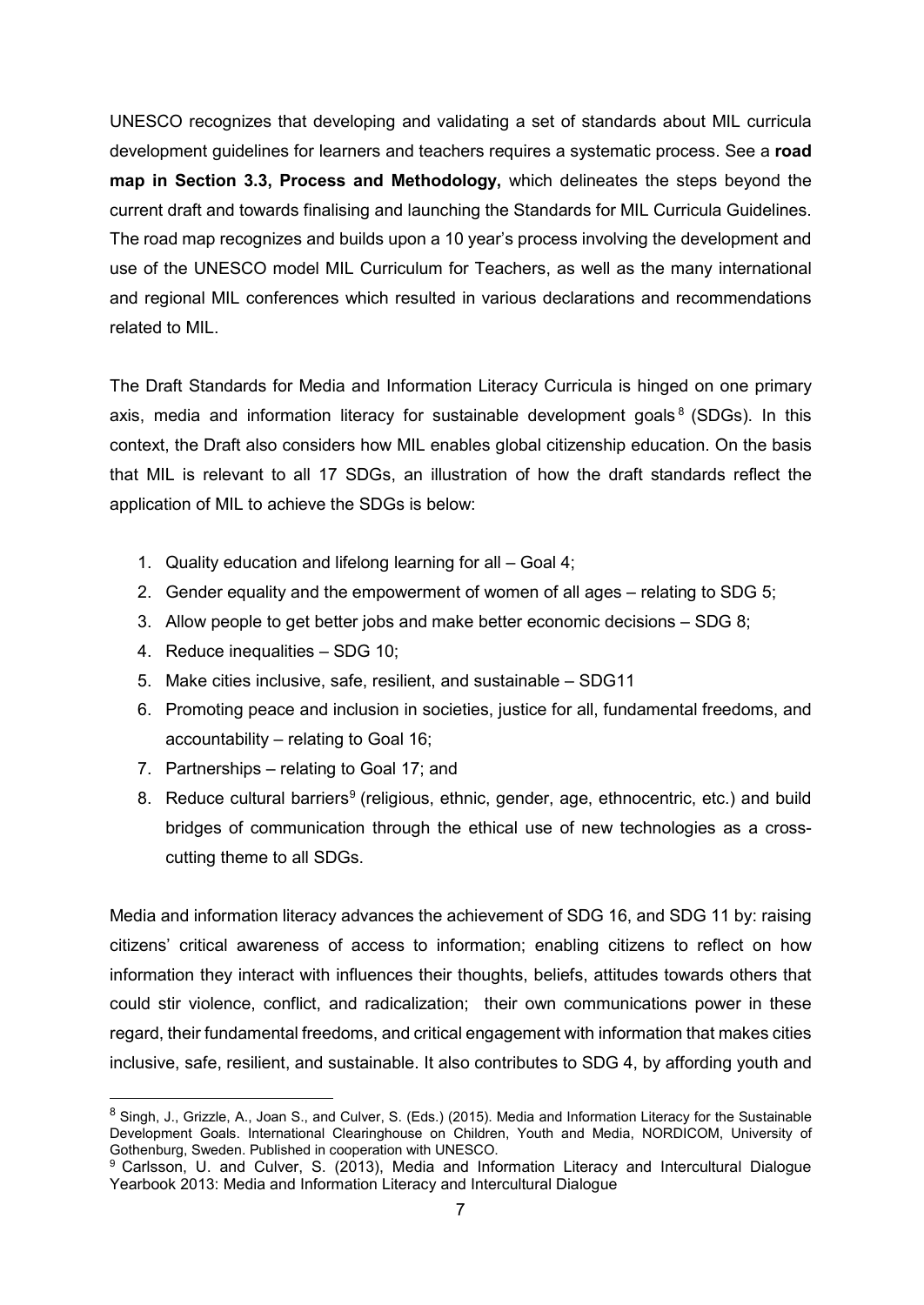adults with critical information and media competencies that enable quality education. Finally, it advances SDG 5 by enhancing people's abilities to detect and counter gender stereotypes in all types of information repositories, media and technological platforms.

#### **2.2.Goals**

As is evident, the goals of the Draft Standards can be viewed on four levels:

- 2.2.1. to guide media and information literacy curricula development and implementation by stakeholders in countries around the world;
- 2.2.2. to stimulate a national dialogue among policymakers and stakeholders about the integration of media and information literacy into formal, informal, and nonformal education;
- 2.2.3. to enable MIL experts, practitioners, and all stakeholders to work together to produce learning outcomes of media and information literacy with the Draft Standards for MIL Curricula Guidelines as the platform;
- 2.2.4. to engage with policy-makers, on national and regional levels, to ensure alignment between local requirements and national resources that speak to the needs of the target stakeholders.

As is evident in the phrasing of the Belgrade Recommendation on Draft Standards for MIL Curricula Guidelines, the goal of the guidelines is not to be prescriptive.

#### **2.3.Intended Use**

The standards on MIL curricula, once finalised, are intended to be used by stakeholders, particularly media, libraries, technological intermediaries, education and training institutions as a benchmark towards articulating common MIL competencies. Stakeholders can use these standards to better align MIL to education standards of all levels of education. Ministries of Education/Information and Communication/Culture/Media/ICT etc., curriculum developers, education and training institutions, library and information institutions, media regulatory and self-regulatory bodies, etc. are intended to use the standards as guidelines.

These standards represent the views of UNESCO and international experts who participated in the second round of international consultations. They will be constantly updated online in consultation with other international experts and signatures invited to sign as endorsement. See road map in Section 3.3, which includes a process within international development organizations such as the UN.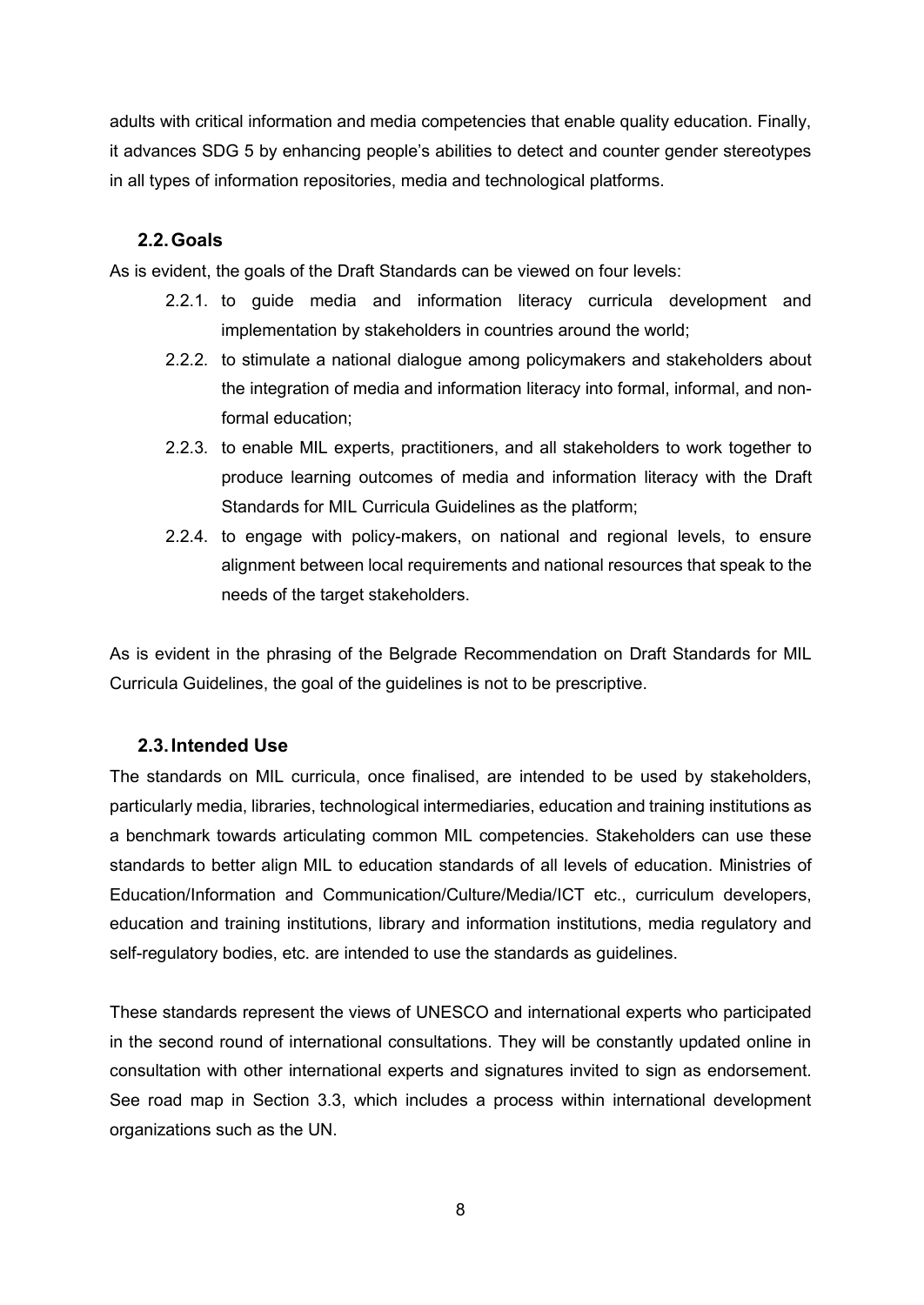**The Draft Standards on MIL Curricula Guidelines can be used in the following strategic manner:**

- 2.3.1. Support the rationale for government funding to educational initiatives addressing MIL R&D and training;
- 2.3.2. Prioritising funding and activities according to diverse communities (i.e. rural as opposed to urban, elderly population, people with disabilities, as opposed to digital natives, etc);
- 2.3.3. Aligning national requirements with international good practices;
- 2.3.4. Gauging training effectiveness during monitoring and evaluation phases during and post-implementation.

#### **2.4.The Guidelines can be used in various activities to**

- 2.4.1. Create awareness on the relevance of continued dialogue on Guidelines for MIL in the light of the increasingly ubiquitous nature and rapid growth of Information and Communication Technologies (ICTs);
- 2.4.2. Guide the updating of the UNESCO media and information literacy curriculum for teachers and trainers, and learners;
- 2.4.3. Contribute to international MIL R&D (Research and Development) activities and what UNESCO calls Media and Information Literacy Expansion $^{10}$  $^{10}$  $^{10}$  (MIL<sup>x</sup>) which enlists actors outside the education system (e.g. regulators, cities) to engage in MIL;
- 2.4.4. Guide the development of MIL curricula toolkits online and offline (electronically and printed) for countries on a variety of levels:<sup>[11](#page-8-1)</sup>
	- a. Preschool booklets for teachers, parents and learners;
	- b. Primary school books for teachers, parents and learners;
	- c. Secondary school books for teachers, parents and learners;
	- d. Workshop training books for facilitators (i.e. train-the-trainers), as found in local community centres, public libraries and other points of contact between civil society, industry and non/-governmental organisations;
	- e. Workshop training books for government officials in local/regional/national offices;

<span id="page-8-0"></span> <sup>10</sup> Developed for UNESCO by Grizzle, A. and Hamada, M. (2018) Media and Information Literacy Expansion (MILx ): Reaching Citizens with MIL and other Social Competencies. In Carlsson, U. (2019). *Understanding Media and Information Literacy (MIL) in the Digital Age*. Department of Journalism, Media and Communication (JMG). University of Gothenburg, Sweden.

<span id="page-8-1"></span><sup>&</sup>lt;sup>11</sup> See for example the Digital Wellness Toolkit, published by the African Centre of Excellence for Information Ethic[s,](https://www.up.ac.za/african-centre-of-excellence-for-information-ethics/article/2109737/digital-wellness-toolkit) <https://www.up.ac.za/african-centre-of-excellence-for-information-ethics/article/2109737/digital-wellness-toolkit> See also ACEIE (2014). *The Digital Wellness Toolkit*. University of Pretoria. Available[: https://www.up.ac.za/african](https://www.up.ac.za/african-centre-of-excellence-for-information-ethics/article/2109737/digital-wellness-toolkit)[centre-of-excellence-for-information-ethics/article/2109737/digital-wellness-toolkit](https://www.up.ac.za/african-centre-of-excellence-for-information-ethics/article/2109737/digital-wellness-toolkit) and Fischer, R., & Malan, B.M. (2019). The Development of the Digital Wellness Toolkit. ICEGOV2019. DOI: 10.1145/3326365.3326408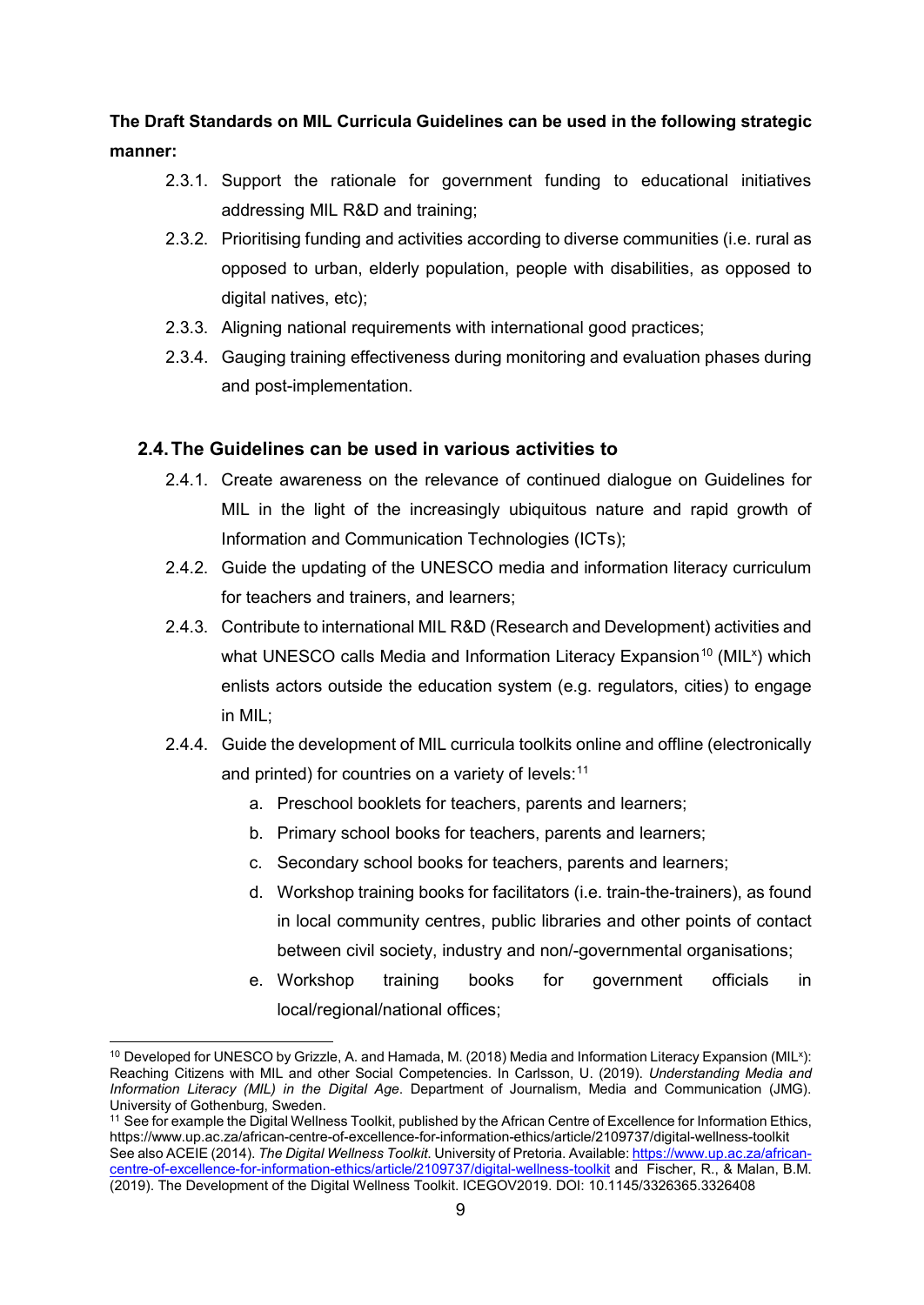- f. Workplace training booklets for all forms and levels of the workforce;
- g. Open and online learning resources (MOOCs, etc.).
- 2.4.5. Championing notions of access and accessibility across all above-mentioned levels of societies to ensure sensitisation and appreciation of MIL principles through a variety of channels:
	- a. Traditional media distribution (radio, newspaper, television);
	- b. Online and social media and video sharing platforms;
	- c. Training-the-trainers as a means of empowering citizens.
- 2.4.6. Enabling citizens' abilities to engage in continuous lifelong learning through ICTs, particularly learning MIL.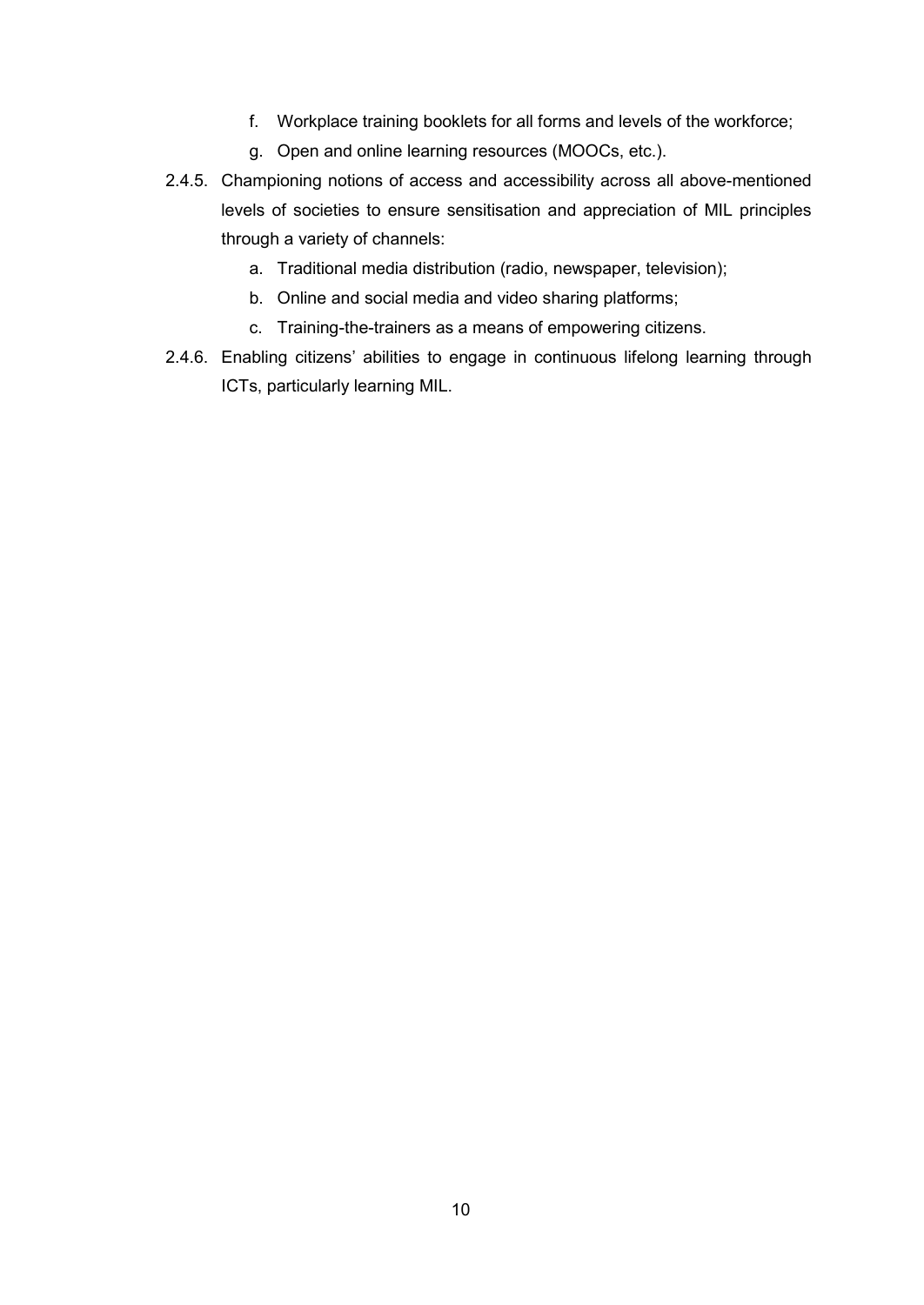# **3. Review of the Draft Standards for MIL Curricula Guidelines as aligned with national requirements**

## **3.1.Key Principles[12](#page-10-0)**

- Advance Human Rights
- Advance cultural and linguistic diversity
- Balance citizens empowerment with protectionism
- Support gender-equality
- Reduce barriers to mutual understanding (religious, ethnic, gender, age, ethnocentric, etc.) and build bridges of communication
- Reduce inequalities
- Promote the Rule of Law
- Foster social participation and tolerance for economic development

The UNESCO Five Laws of Media and Information Literacy in the Figure 2 below summarizes the key principles that underpin these proposed updated Guidelines on MIL curricula. The UNESCO's ROAM [13](#page-10-1) principles (Rights, Openness, Accessibility, and Multi-stakeholder approach) for Internet Universality, which are also applicable to MIL and Steering AI for Knowledge Societies, [14](#page-10-2) offer a complementary framing of principles for MIL curricula development.

<span id="page-10-0"></span> <sup>12</sup> Grizzle, A. & Torras, M.C. (Eds.) (2013). *Media and Information Literacy Policy and Strategy Guidelines*. United Nations Educational, Scientific and Cultural Organization. Paris, France.

<span id="page-10-1"></span><sup>&</sup>lt;sup>13</sup> Rights, Openness, Accessibility and Multistakeholder governance

<span id="page-10-2"></span><sup>14</sup> <https://en.unesco.org/news/unesco-advocated-roam-principles-steering-ai-knowledge-societies>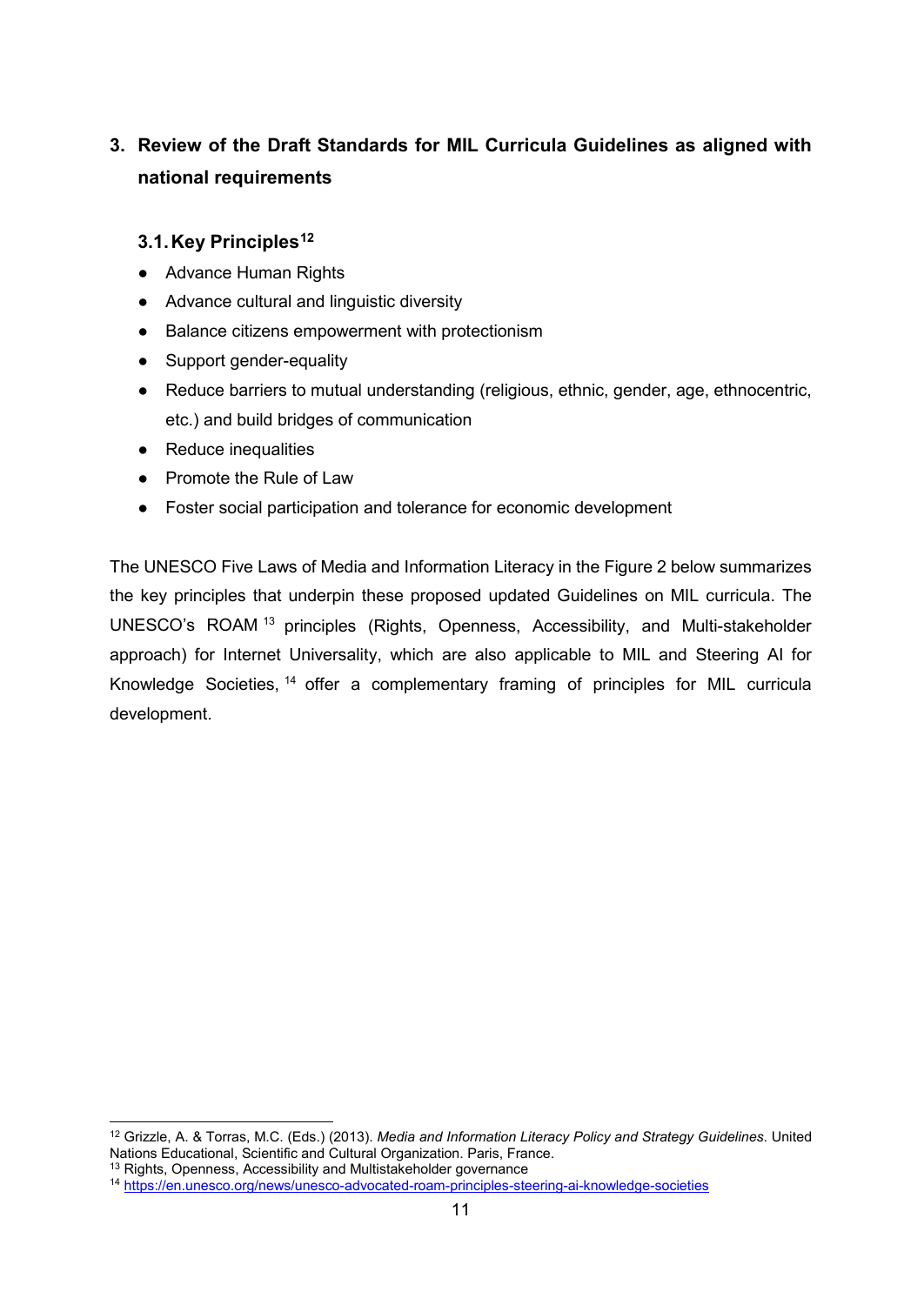# **3.2.Figure 1: UNESCO Five Laws of Media and Information Literacy**



As part of the critical thinking skills that can be developed in the MIL curricula around the world, merging cultural competencies with MIL competencies can stimulate dialogue, mutual understanding, respect, and social inclusion. Students and teachers can and should be trained to recognize and diagnose the cultural barriers to communication they face. This can be assessed and measured using the 20 Cultural Barriers to Communication methodology<sup>[15](#page-11-0)</sup>, which has quantitative questionnaires already tested in various countries.

<span id="page-11-0"></span> <sup>15</sup> Ortiz, F.C. (2015). Creatividad, Comunicación y Cultura: Gestión innovadora de proyectos educativoculturales en la Era Digital. Editorial Pueblo y Educación: La Habana.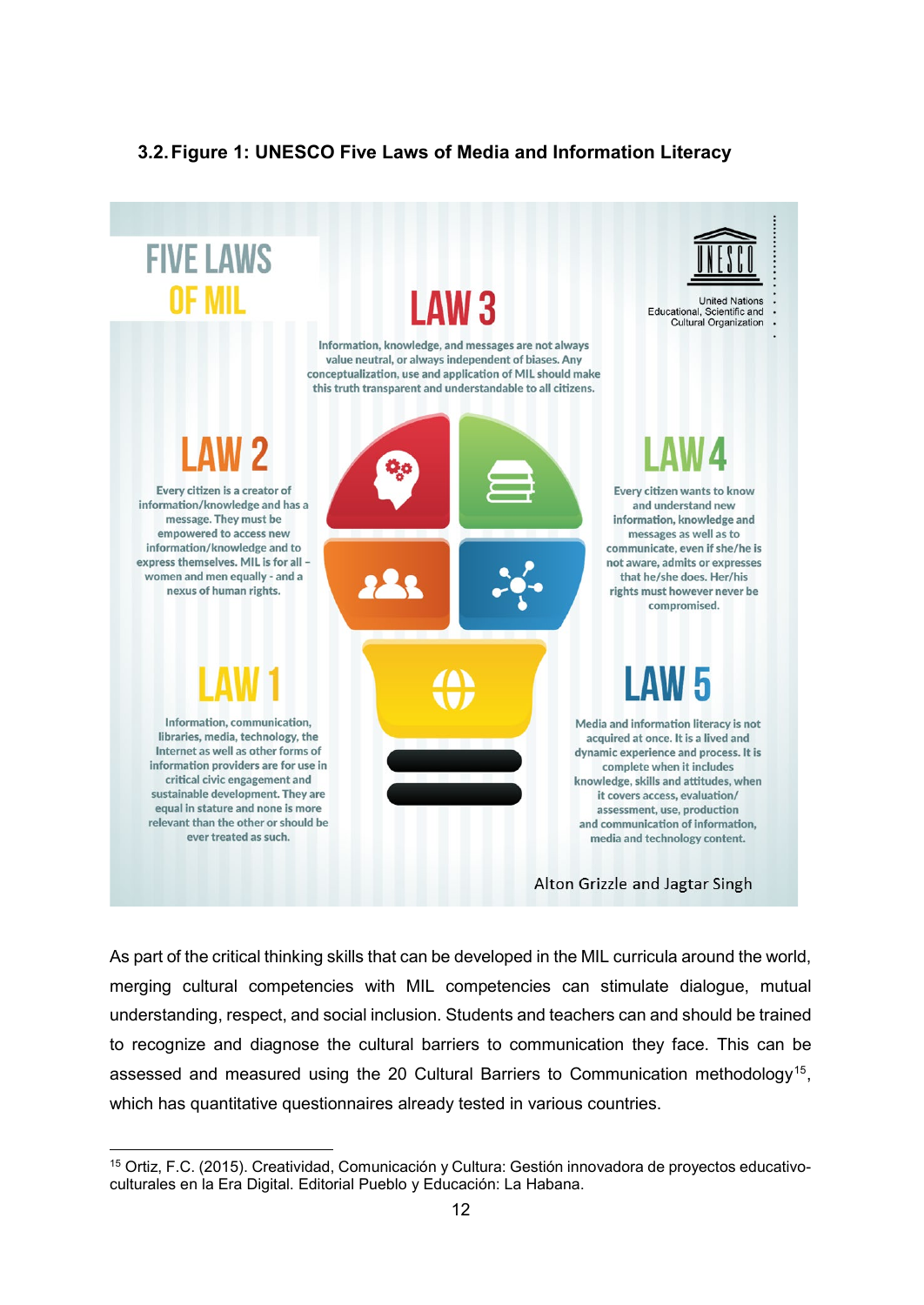#### **3.3.Process and Methodology**

The development of standards on MIL curricula development is not new and it predates the 2019 International Consultative Meeting on UNESCO MIL Curriculum. Over a long period, UNESCO has launched the MIL Curriculum building on the lessons of regional and international meeting (dating back to 37 years) which resulted in international declarations and recommendations. These are outlined below:

Grünwald Declaration on Citizens Critical Understanding of the Phenomena of Communication (1982), Prague Declaration "Towards an Information Literate Society" (2003), Alexandria Proclamation on Information Literacy and Lifelong Learning – Beacons of the Information Society (2005), Paris Agenda or 12 recommendations for media education (2007), Fez Declaration on Media and Information Literacy (2011), Moscow Declaration on Media and Information Literacy (2012), Framework and Plan of Action for the Alliance for Partnerships on Media and Information Literacy [GAPMIL] (2013), Paris Declaration on Media and Information Literacy in the Digital Era (2014), Riga Recommendations on Media and Information Literacy in a Shifting Media and Information Landscape (2016), Youth Declaration on Media and Information Literacy (2016), Khanty-Mansiysk Declaration "Media and Information Literacy for Building a Culture of Open Government" (2016), the Framework for MIL Cities (2018), and Youth Open Letter on Media and Information Literacy to Heads of International Development Organizations and Heads of States (2019);

The process of further developing standards will continue over another year utilizing a Policy Delphi<sup>[16](#page-12-0)</sup> methodology. This will be in successive communication with MIL experts, practitioners, policy-makers, researchers, and scholars actively involved in MIL development and teaching, and possible technological intermediaries. Six main steps will be followed:

- 3.3.1. **Step 1:** Research evidence and data gathering. A comprehensive secondary research will be carried out to identify existing MIL-related courses, content, and the audiences being prioritized. The data will help reveal similarities or common approaches in MIL development across varying contexts.
- 3.3.2. **Step 2:** Mobilising consensus among experts and practitioners. Like the international expert consultations held in the Republic of Serbia, which provides the impetus for this subsequent process, experts and practitioners in other regions will be gathered to help explore and validate the ideal requirements for a MIL curriculum at any level of society.

<span id="page-12-0"></span> <sup>16</sup> https://journals.sagepub.com/doi/pdf/10.2304/pfie.2013.11.6.755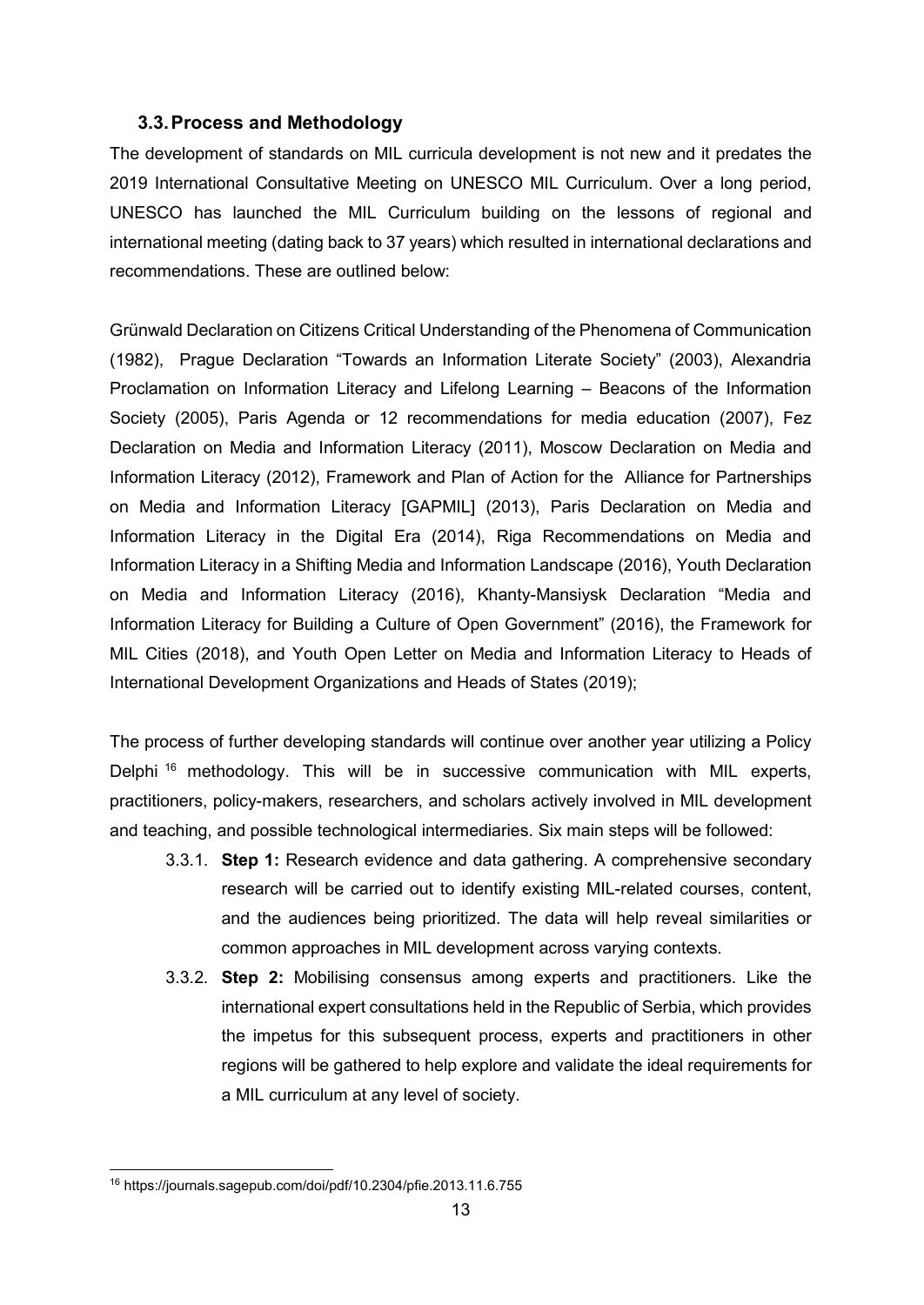- 3.3.3. **Step 3:** Seeking feedback from key stakeholder groups in the public sphere, including youth, the elderly and other marginalised groups. The Draft Standards for MIL Curricula Guidelines will be circulated to different groups for grassroot and non-expert inputs.
- 3.3.4. **Step 4:** Summarising and analysing public feedback with a view to integrating the results into the refinement/redrafting of formulation of guidelines. The feedback will be analysed by a group of experts before incorporating changes. A re-drafted version of the Draft Standards for MIL Curricula Guidelines will be shared with MIL experts, and practitioners for validation and final review.
- 3.3.5. **Step 5:** Launching and disseminating of the finalised Standards on MIL Curricula Guidelines around the world and relevant resolution.
- 3.3.6. **Steps 6:** Monitor use of the Standards for MIL Curricula Guidelines and put in place a mechanism for updating every 5-7 years.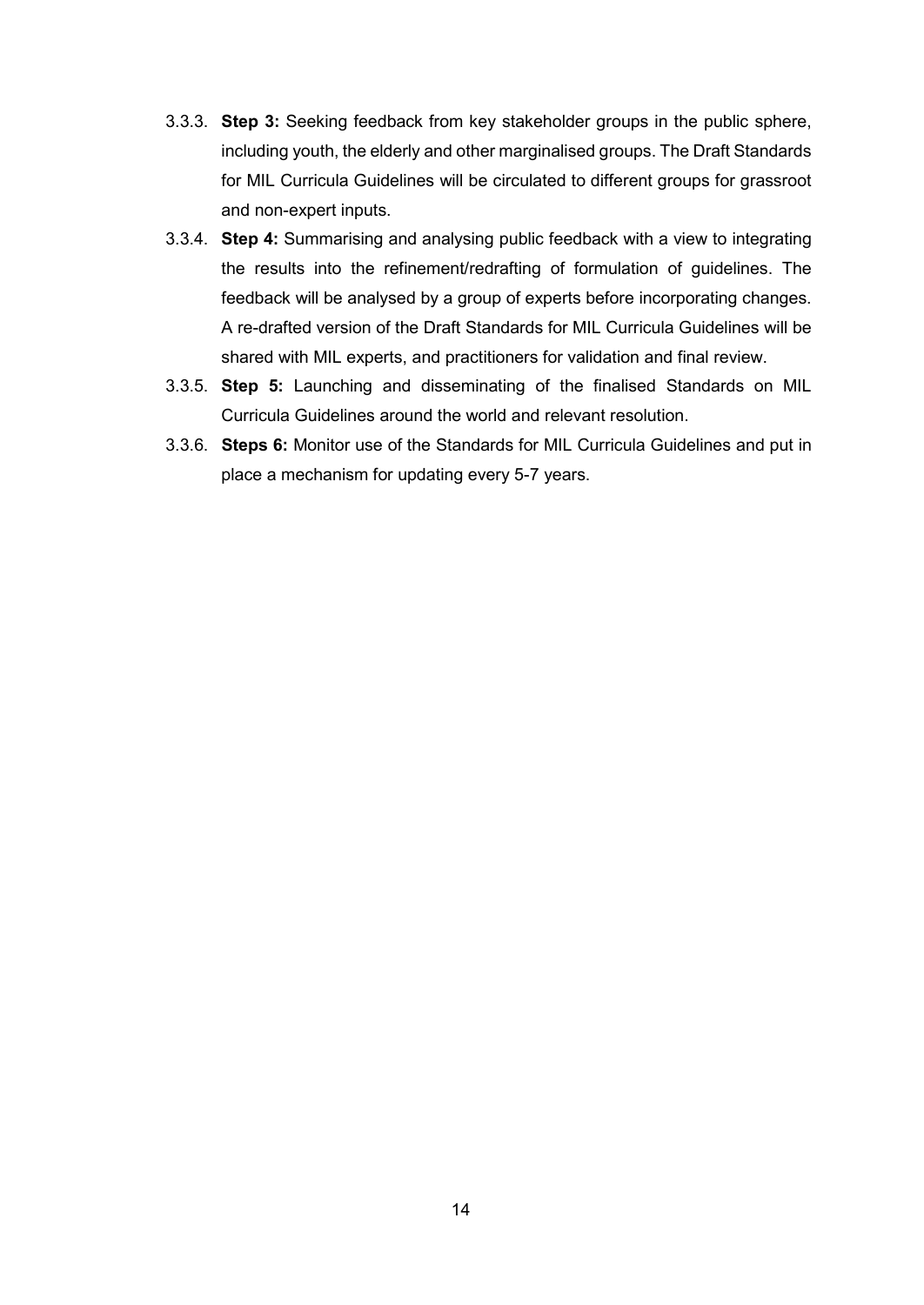## **3.4.Broad MIL Learning Outcomes, Competencies and Attitudes**

To support these processes, 19 Broad MIL Learning Outcomes or Competencies and 6 Social Values / Attitudes are provided for guidance (See Figure 2 below).

**Figure 2: Media and Information Literacy Knowledge, Skills, and Attitudes**

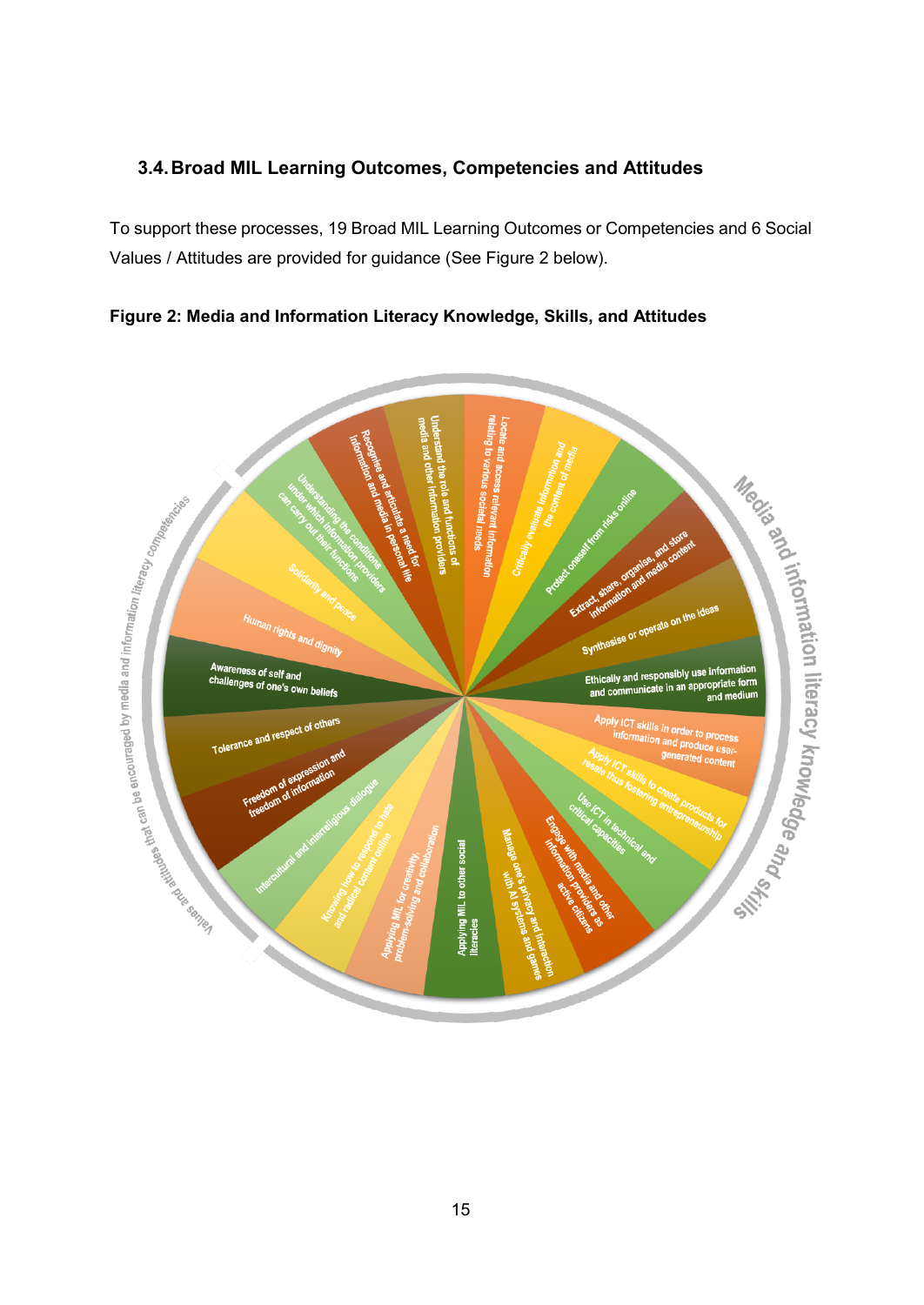|  |  |  | <b>Broad MIL Learning Outcomes or Competencies<sup>17</sup></b> |
|--|--|--|-----------------------------------------------------------------|
|--|--|--|-----------------------------------------------------------------|

|    | <b>Broad MIL Learning Outcomes</b>                                                                                      | Competencies for Media and Information<br>literate person who:                                                                                                                                                                                                                                                                                                                                                                                                                          |
|----|-------------------------------------------------------------------------------------------------------------------------|-----------------------------------------------------------------------------------------------------------------------------------------------------------------------------------------------------------------------------------------------------------------------------------------------------------------------------------------------------------------------------------------------------------------------------------------------------------------------------------------|
| 1. | Recognise and articulate a need for<br>information and media in personal and<br>civic life.                             | is able to recognise, determine and articulate the<br>nature, type, role and scope of the information,<br>media and technology relevant to personal, social<br>and civic needs and interest; can distinguish<br>between their own needs, and the needs, systems<br>and motives of the information and media service<br>providers.                                                                                                                                                       |
| 2. | Understand the role and functions of<br>media and other providers of information<br>and communication technology tools. | is able to understand the necessity and function of<br>media, information and ICT providers in society,<br>including on the Internet, and how technological<br>intermediaries and media can work to aid<br>sustainable development, including of open,<br>transparent and inclusive societies.                                                                                                                                                                                          |
| 3. | Understanding the conditions under which<br>relevant providers can carry out their<br>functions                         | understands the importance of freedom of<br>information, freedom of expression and press<br>freedom, issues of media/technological platforms<br>ownership,<br>decision-making<br>protocols<br>and<br>technologies, as well as professionalism and<br>ethics for information repositories;<br>is aware that many providers are profit-driven,<br>which may compromise public good and wellness;<br>and can understand the conditions of use and<br>decide, evaluate and act accordingly; |

<span id="page-15-0"></span> <sup>17</sup> Various sources used. See the UNESCO Media and Information Literacy Assessment Framework: Country readiness and competencies, [https://unesdoc.unesco.org/ark:/48223/pf0000224655.](https://unesdoc.unesco.org/ark:/48223/pf0000224655) Accessed on 11 September 2019.

Also adopted from Grizzle, A. (2018). Assessing Citizens' Responses to Media and Information Literacy Competencies through an online course: An Empirical Study and Critical Comparative Analysis of Experts' Views. Doctoral Dissertation. ISBN: 9788449084775: http://hdl.handle.net/10803/666860. Thesis Doctorals en Xarxa (TDX). Autonomous University of Barcelona, Spain, and

See also Frau-Meigs, D. (2019). A Curriculum for MIL Teaching and Learning. In Carlsson, U. (2019). *Understanding Media and Information Literacy (MIL) in the Digital Age.* Department of Journalism, Media and Communication (JMG). University of Gothenburg, Sweden.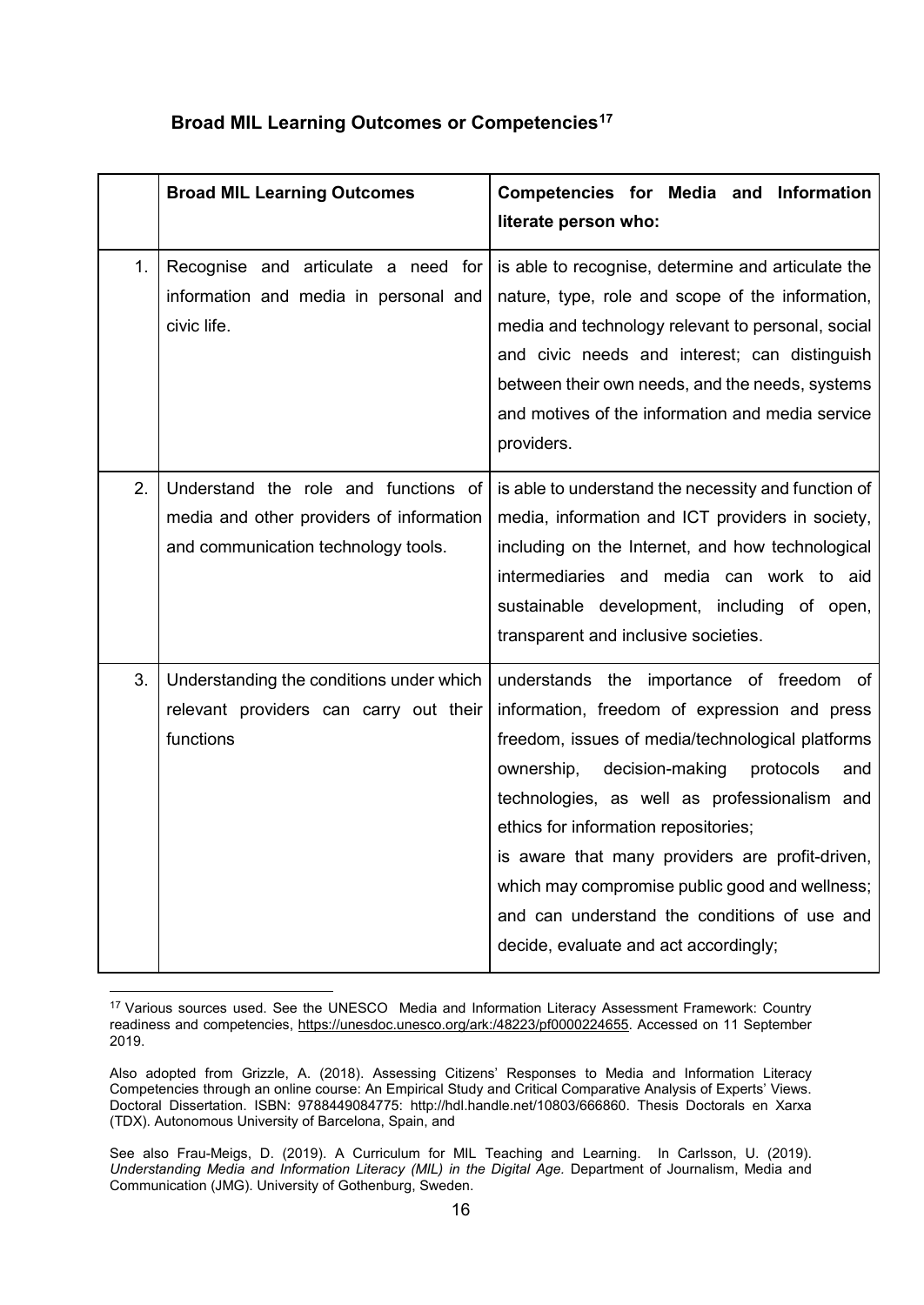|    |                                                                                                                                              | can recognise where actors use communications<br>to produce hate speech and/or disinformation.                                                                                                                                                                                                                                                                                                                                                                                |
|----|----------------------------------------------------------------------------------------------------------------------------------------------|-------------------------------------------------------------------------------------------------------------------------------------------------------------------------------------------------------------------------------------------------------------------------------------------------------------------------------------------------------------------------------------------------------------------------------------------------------------------------------|
| 4. | Locate and assess relevant information<br>relating to personal, educational, political,<br>cultural, religious, and other societal<br>needs. | is able to apply search techniques and locate, as<br>well as assess information and media content<br>effectively, efficiently and knowledge of the<br>provenance, ranking logic, and data that is derived<br>from generating search results.                                                                                                                                                                                                                                  |
| 5. | Critically evaluate information and the<br>content of media and other information<br>providers                                               | can assess, analyse, compare and evaluate<br>information and media, as per the initial criteria for<br>assessment of the information encountered or<br>received;<br>can also critically evaluate the information and<br>providers for authenticity, authority,<br>media<br>credibility and current purpose, weighing up<br>opportunities and potential risks.                                                                                                                 |
| 6. | Be able to protect oneself from risks online<br>in relation to software, content, contacts<br>and interaction.                               | is aware of digital security practices and can apply<br>this knowledge to protect themselves from online<br>risks (identity theft, phishing, spyware, virus<br>infection, invasion of privacy).<br>is aware of threats to personal safety such<br>grooming, bullying, potentially harmful advice,<br>profiling,<br>age inappropriate<br>content,<br>illegal<br>content, incitement to harm, infringement of<br>human rights, etc. and not to spread or share such<br>content. |
| 7. | share, organise,<br>Analyse,<br>and<br>store<br>information and media content                                                                | can analyse information and media content using<br>a variety of methods and tools. If needed, the<br>media and information literate person is also able<br>organise information and media content<br>to                                                                                                                                                                                                                                                                       |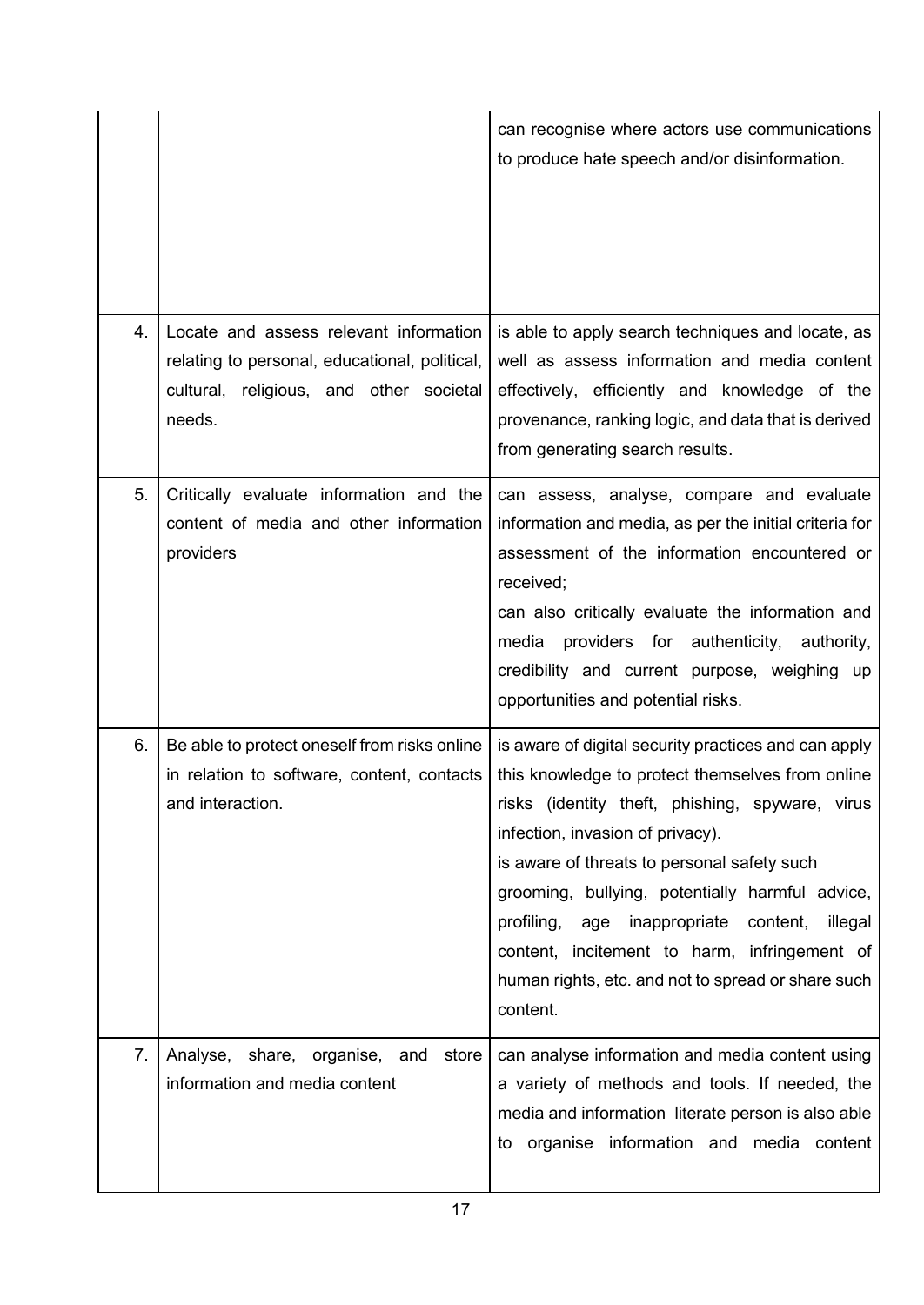|     |                                                                                                                                                                                      | according to predefined analytical categories<br>suiting their needs and/or resources                                                                                                                                                                                    |
|-----|--------------------------------------------------------------------------------------------------------------------------------------------------------------------------------------|--------------------------------------------------------------------------------------------------------------------------------------------------------------------------------------------------------------------------------------------------------------------------|
| 8.  | Synthesise or operate on the ideas<br>abstracted from information and media<br>content.                                                                                              | can collate and summarize gathered information<br>and media content. Once gathered, they can<br>abstract from information resources and use<br>ideas, as well as put into action, concepts resulting<br>from the retrieval and organisation of information<br>and media. |
| 9.  | Ethically and accountably use information<br>and communicate one's understanding or<br>newly-created knowledge to an audience<br>or readership in an appropriate form and<br>medium. | communicates and uses information, media<br>content and knowledge in an ethical and effective<br>manner. They are also able to select the most<br>appropriate form and method depending on the<br>needs of the audience.                                                 |
|     | 10. Be able to apply ICT skills in order to use<br>software, to process information and<br>produce content.                                                                          | has the ability to use ICT in order to seek, evaluate<br>and create media and information content, and<br>they also have the requisite ICT skills to engage<br>in generating and distributing information                                                                |
| 11. | Be able to apply ICT skills to create<br>products and services of societal or<br>commercial<br>value<br>thus<br>fostering<br>entrepreneurship.                                       | has the ability and requisite skills to create<br>information and media content and other services<br>for entrepreneurial enterprises, thereby engaging<br>in the knowledge economy.                                                                                     |
| 12. | Be able to use ICT with critical capacities.                                                                                                                                         | is able to transcend the basic use of ICTs, in order<br>to understand the development of $ICT - i.e.$ the<br>processes, mechanisms and conditions of ICT<br>development, its ownership, control and path<br>dependencies.                                                |
|     | 13. Engage with media and other information<br>providers as active citizens                                                                                                          | understands how to actively engage institutions<br>and individuals in promoting rights-based, open,<br>accessible and multistakeholder development of                                                                                                                    |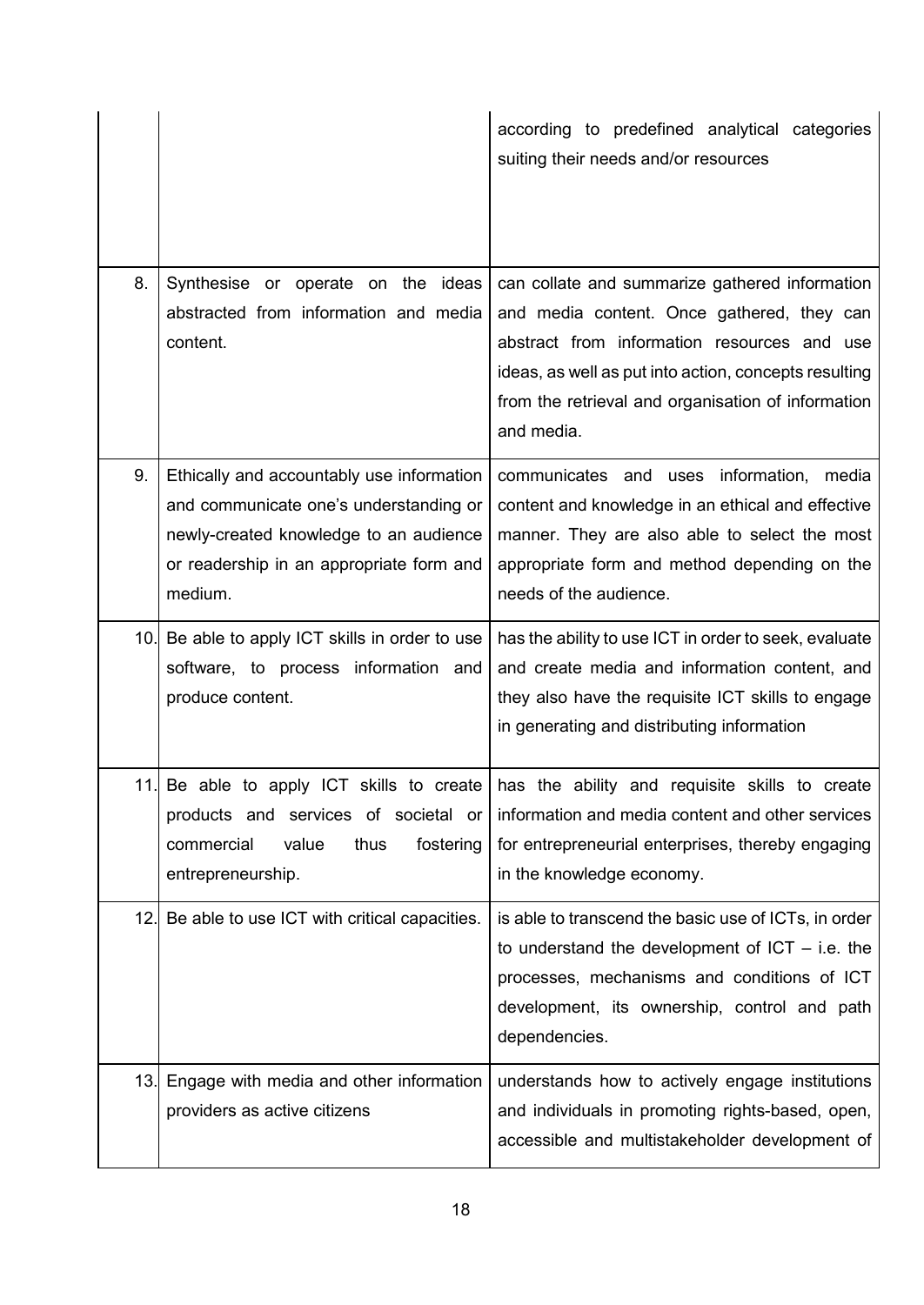|     |                                                                                                                                                                                                                                                                                                                                                                             | libraries, archive,<br>media<br>museums,<br>and<br>technology actors.                                                                                                                                                                                                                                                                                                                                                                                                                                                                       |
|-----|-----------------------------------------------------------------------------------------------------------------------------------------------------------------------------------------------------------------------------------------------------------------------------------------------------------------------------------------------------------------------------|---------------------------------------------------------------------------------------------------------------------------------------------------------------------------------------------------------------------------------------------------------------------------------------------------------------------------------------------------------------------------------------------------------------------------------------------------------------------------------------------------------------------------------------------|
| 14. | Manage one's privacy online and offline                                                                                                                                                                                                                                                                                                                                     | understands the need for and value of personal<br>privacy rights online and offline for the full<br>development of one's personality, and for<br>protection of one's rights;<br>has awareness of the commodification and<br>monetization of personal profiles and information;<br>is able to adjust privacy settings/levels;<br>address the balance of privacy<br>can<br>and<br>transparency, freedom of expression and access<br>to information;<br>ethically use the personal information of others<br>and respect the privacy of others. |
|     | 15. Manage one's interaction with AI systems<br>and games                                                                                                                                                                                                                                                                                                                   | understands the benefits of AI and games for<br>learning and development;<br>understands<br>when<br>freedoms<br>may<br>be<br>compromised when interacting with AI<br>and<br>games;<br>engages in promoting the development of AI and<br>games;<br>knows how to advocate for transparency and<br>audits of AI and games;<br>monitors the links between one's privacy and<br>interaction with AI and games.                                                                                                                                   |
|     | 16. Engage with media institutions (whether<br>with offline or online presence or both) and<br>other information providers to promote<br>information,<br>freedom<br>access<br>to<br>of<br>intercultural dialogue and<br>expression,<br>interreligious<br>dialogue,<br>democratic<br>participation, and gender equality, and to<br>advocate against all forms of inequality. | is aware of the value of social participation through<br>engaging with media and information services in<br>terms of access to information, the right to<br>expression, freedom of opinion (without engaging<br>hate<br>speech),<br>intercultural<br>dialogue,<br>in<br>participating in democratic discourse through<br>various means in an ethically aware manner.                                                                                                                                                                        |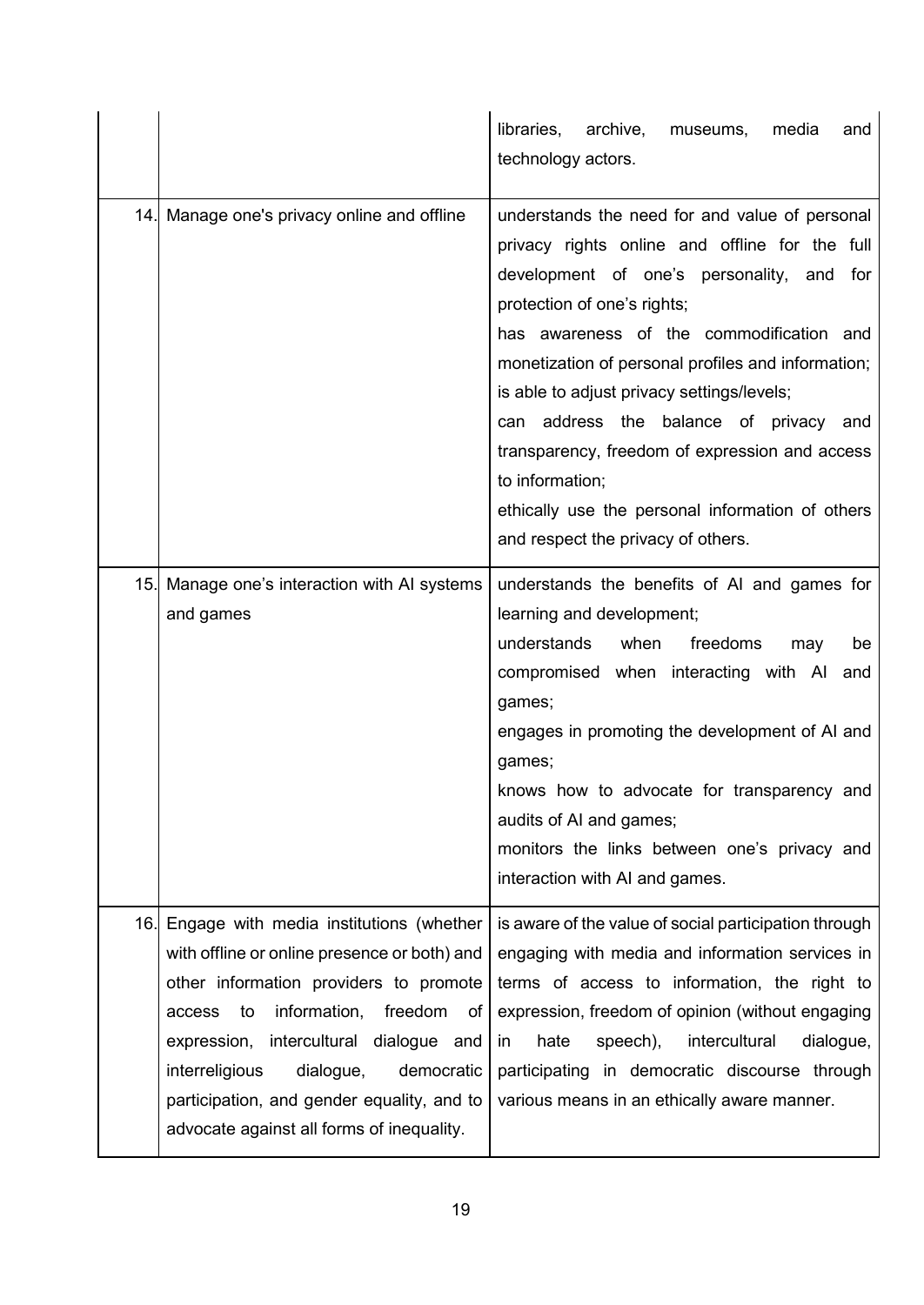| 17. | Applying MIL to other social literacies                          | understands how to integrate critical thinking<br>competencies in addressing health literacy,<br>financial literacy, science literacy, intercultural<br>literacy and other social literacies.                                                       |
|-----|------------------------------------------------------------------|-----------------------------------------------------------------------------------------------------------------------------------------------------------------------------------------------------------------------------------------------------|
| 18. | Applying MIL for problem-solving and<br>collaboration            | recognizes life's opportunities and challenges as<br>being information-based; understands how to<br>connect with others physically and through<br>technology and media to combine information and<br>knowledge to develop ideas and solve problems. |
|     | 19. Knowing how to respond to hate and<br>radical content online | understands the evolution of the Internet and how<br>online content can mitigate or propagate hate and<br>radicalization; is able to identify discrimination or<br>hate content and know what steps to take when<br>one encounters such content;    |
|     | competencies                                                     | Values and attitudes that can be encouraged by media and information literacy                                                                                                                                                                       |
| 20. | Intercultural dialogue and interreligious dialogue               |                                                                                                                                                                                                                                                     |
| 21  | Freedom of expression and freedom of information                 |                                                                                                                                                                                                                                                     |
| 22. | Tolerance and respect of others                                  |                                                                                                                                                                                                                                                     |
| 23. | Awareness of self and value of challenging one's own beliefs     |                                                                                                                                                                                                                                                     |
| 24. | Human rights including dignity                                   |                                                                                                                                                                                                                                                     |
| 25. | Solidarity and peace                                             |                                                                                                                                                                                                                                                     |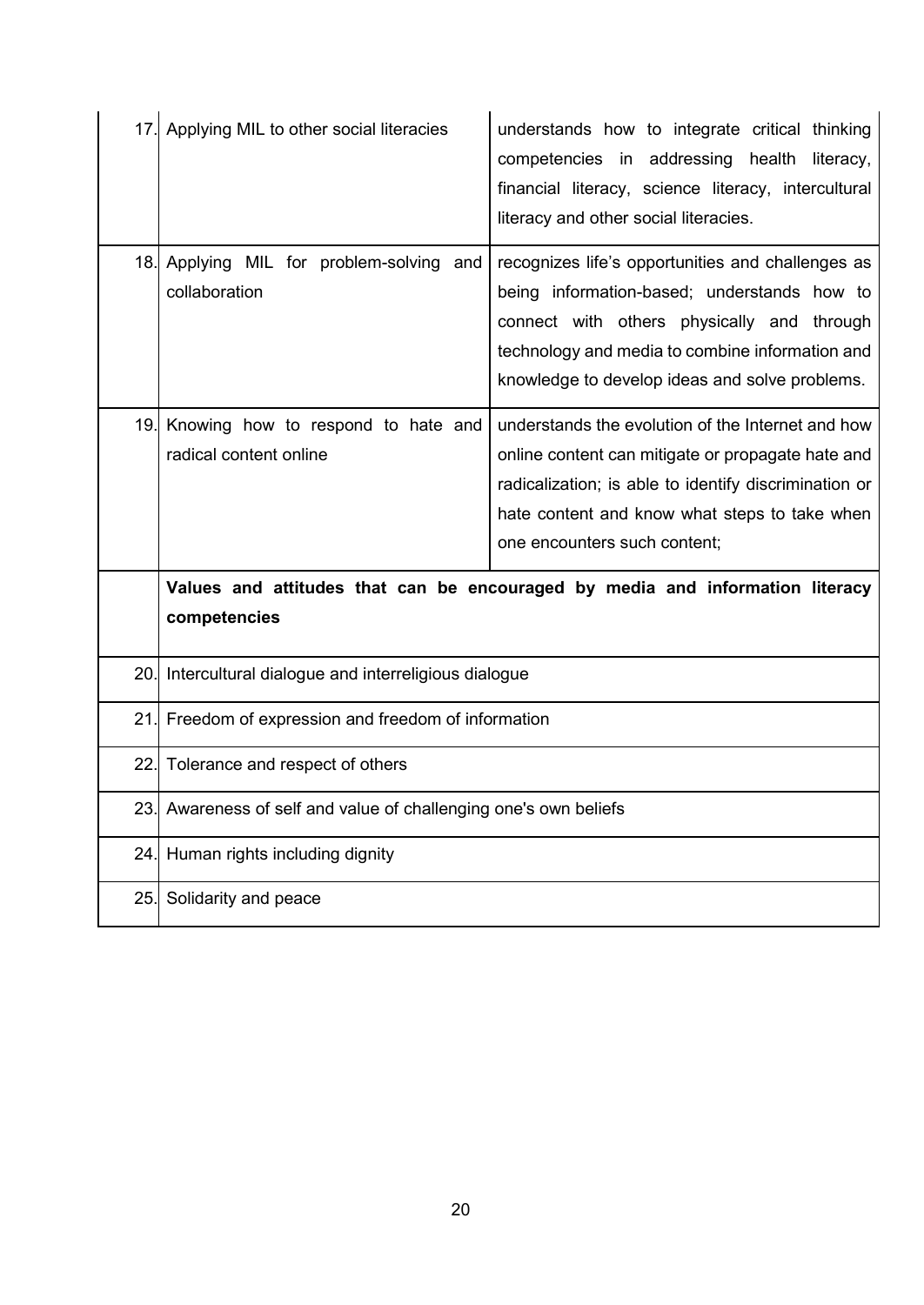### **4. Policy Implications and expected impacts**

"We live in an increasingly connected world that requires a vision for the implementation of media and information literacy in all nations and for all citizens" (UNESCO MIL Policy and Strategy Guidelines).

The Standards for MIL Curricula Guidelines calls on countries around the world to contemplate how MIL can support their development priorities, such as those relating to:

- 1. Economic, health, legal, government, educational and technological infrastructure and services, and/or
- 2. Effective access to use and engagement with media, libraries and other information providers, including those on the Internet as well as access to and use of information technologies; strengthening advocacy and practices for freedom of expression, independent and diverse media; encouraging ethical use of information and media production, self-expression, and innovation, and/or
- 3. Reducing intolerance and increasing intercultural understanding across political boundaries, ethnicities, gender and religions; empowering women; conserving and protecting indigenous knowledge and cultures and making them available to a wider audience, as well as fostering cultural innovation, and/or
- 4. Advancing other national and local priorities, wherein links of the development vision to MIL should be clear and can be multifaceted, inter-sectoral and interdisciplinary.

In addition to a strong vision, there are four other policy implications to achieving MIL for all at the national level. These are: reaching consensus; tackling challenges; mobilising resources and competencies; and the need for a clear action plan:

- 1. Consensus: as MIL is an interdisciplinary development intervention, several ministries of government, civil society, and private actors are implicated. This encompasses education policy, but also policy in communication and technology, culture and other areas of public administration. Therefore, it is important to propose a "crossing cutting policy framework" that embeds MIL in different areas of public government.
- 2. Tackling Challenges: Technological, epistemological and economic factors present challenges to building consensus between stakeholders about MIL. Therefore, MIL policy must outline principles for overcoming these challenges. Providing stakeholders with incentives to develop consensus on MIL and to participate in MIL initiatives will rely on identifying the personal, social and economic benefits of MIL. It will also rely on the development of mutually beneficial partnerships, practices and projects.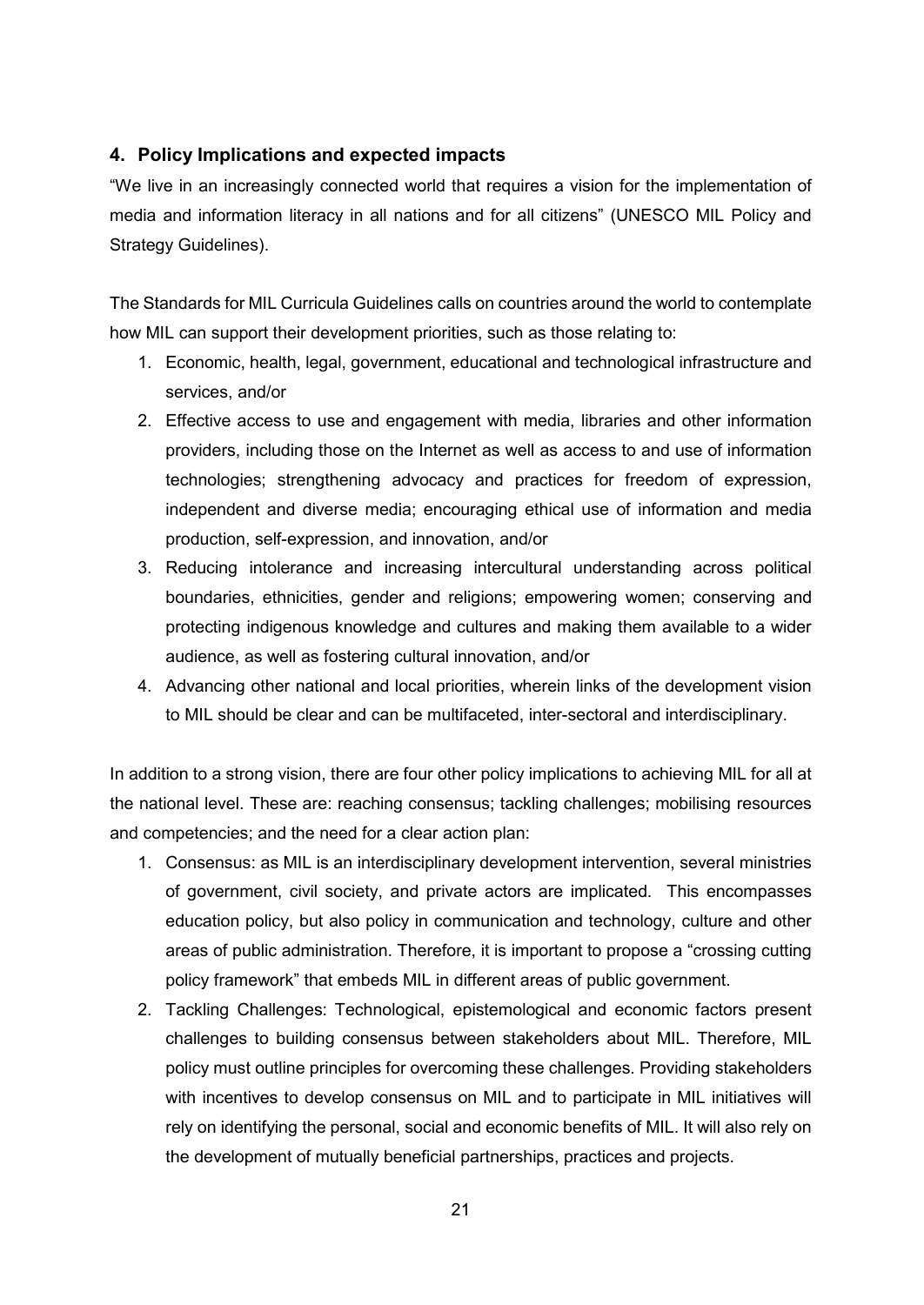- 3. Resources and Competencies: Resources allocation for MIL development is necessary and should be considered at several levels. These range from the micro to the macro level, and they include available media, information, and technological infrastructure, direct financial resources to finance MIL curriculum programmes, and the availability of human resources/expertise to execute MIL programmes.
- 4. Clear action plan: If a MIL curriculum is to be developed, implemented and monitored effectively, a detailed action plan is needed at the country, state or institutional level.

The policy implications and expected impacts are realised through assessment and revision of current practices, and continued implementation and evaluation of MIL activities. Continuous raising of awareness, teacher training, and "training-of-trainers", should be spearheaded and funded by national government departments/ministries. Guidelines and policies are only effective when they are used. Sustained efforts are required in the areas of research on MIL, which includes evaluation of pedagogical practices, assessments of teaching capabilities, measuring MIL competencies among various levels of users, examining dimensions of MIL interventions in multiple socio-cultural settings - cross-cultural, multilinguistic and diverse social environments. Policy and main stakeholders should coordinate strategies and activities in this field and thus create synergy to ensure effective implementation, monitoring and evaluation. An evidence-based, measurable, specialised focus is needed for efforts in both the Global North and Global South, with exchange of good practices between them.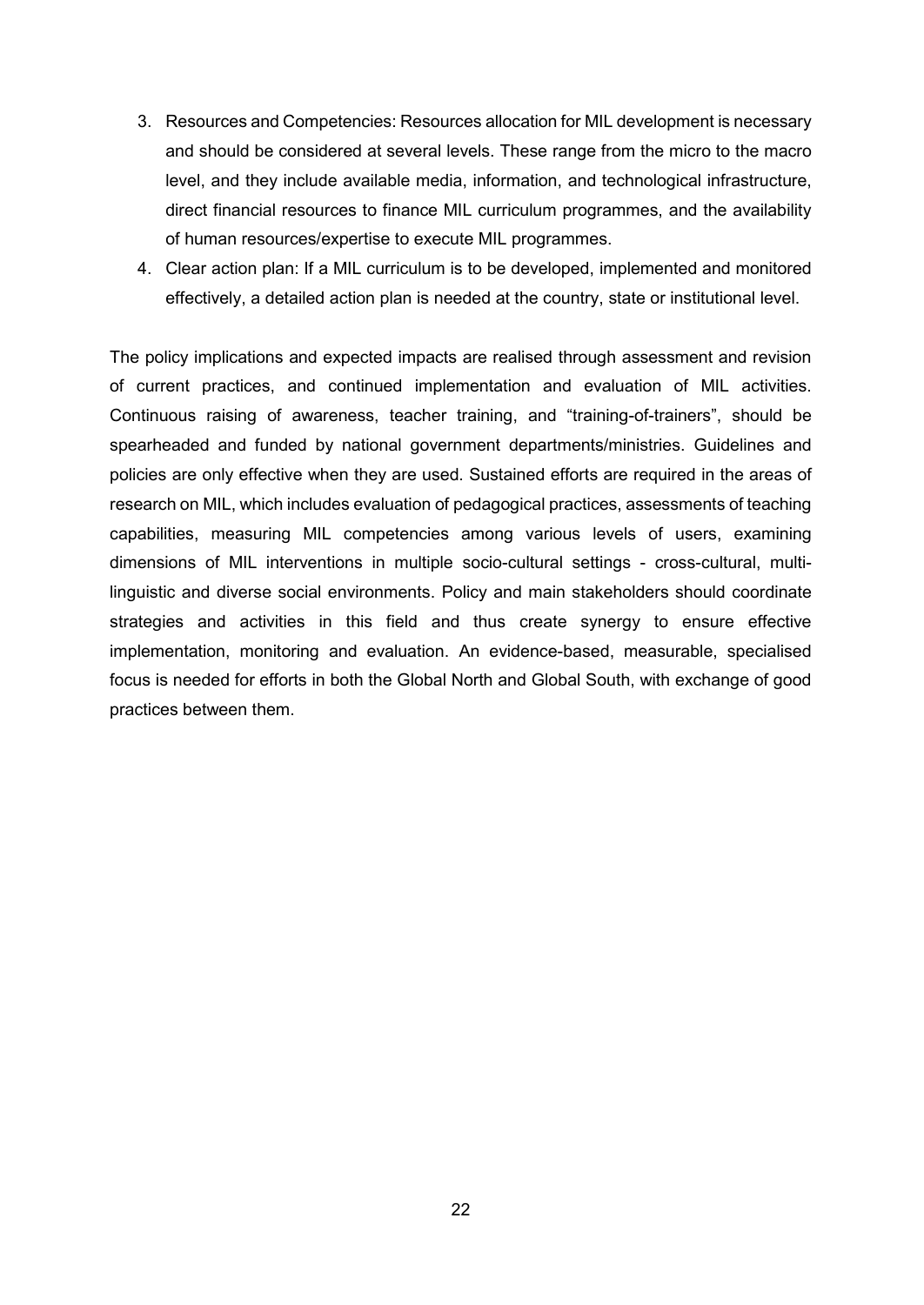#### **5. MIL Curriculum Evaluation and Assessment**

Competency assessment tools may be developed/adapted/adopted in the areas of teachers and learner competency, skill acquisition and the competency of users, and evaluation of MIL interventions. Consideration should be given to the integration of Learning Management Systems (LMS) and Education Management Information Systems (EMIS), coupled with other collaborative learning processes, such as Computer Assisted Learning (CAL) – in the assessment and data gathering process. Curriculum and assessment needs to also include open access archives. Evaluation should be able to examine beyond obvious evidence and also seek to forecast future trends.

In the whole process, there must be an emphasis on championing (based on tangible evidence) which can advance MIL incorporation into curricula.

Assessing related competencies once curricula have integrated MIL objectives, is key to enhance policy and strategy or to introduce special teaching and learning programmes. In this, the UNESCO MIL Assessment Framework can be a useful tool to use. This framework introduces the rationale and methodology for conducting an assessment of country readiness and existing competencies on MIL at the national level. It highlights that the challenges that need to be addressed through quality assessment and monitoring are:

- Continued assessment of the results of learning, but also other processes and conditions under which educational experiences take place.
- Assessments that address the concept of quality, taking into account and making links to "21 $st$  Century Skills", education for sustainable development, and citizenship education (among other linkages);
- Assessment that fully incorporates the assessment of non-cognitive skills and capacities;
- Forward-looking assessment that seeks to forecast future trends.

Assessment in MIL competencies and changes in assessment practices require a strategic design from the start of the process. This entails defining the competencies throughout, and the acknowledgement of new competencies obtained, as well as eventual changes in the definition of the targeted competencies.

It also means that teacher education should build professional capacities for assessment in an inclusive and innovative way, promoting and synergizing MIL teaching and learning. The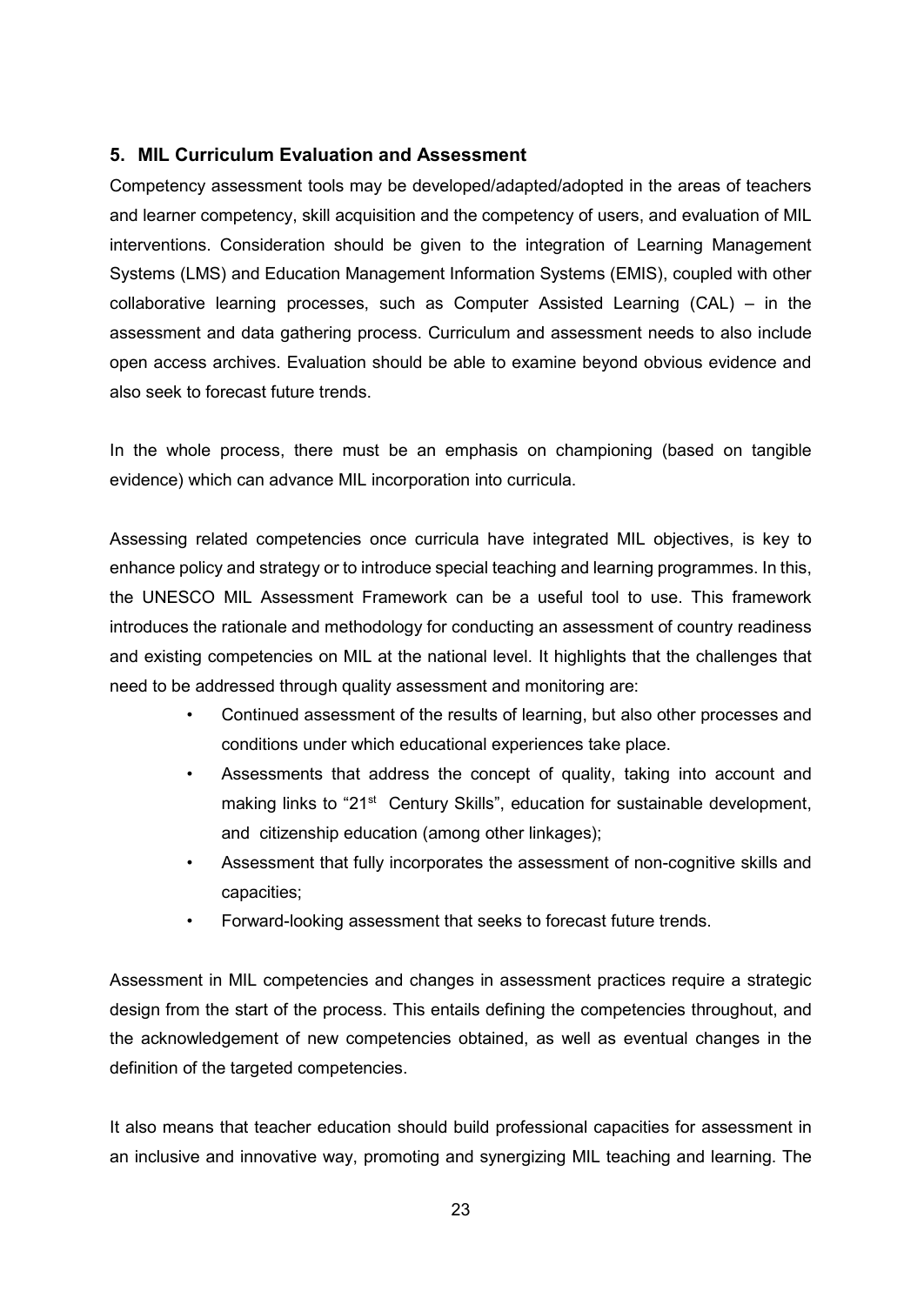teacher thus has an active role in advancing the competencies by generating learning experiences that effectively integrate a learner-centred approach to the competency advancement.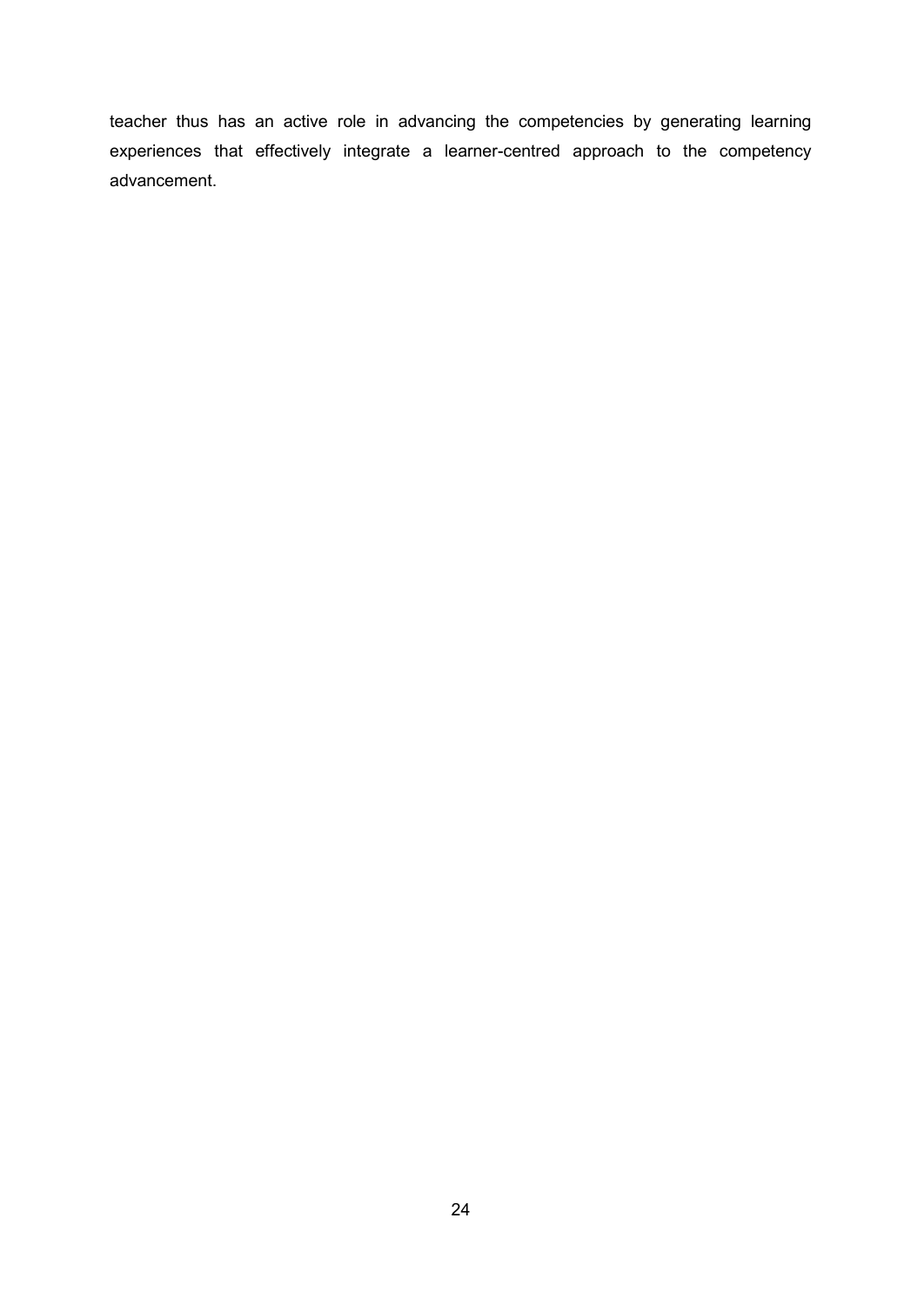# **6. Pedagogical Approaches**

MIL can benefit by drawing across a range of approaches to teaching and learning:

#### *Pedagogical Frameworks:*

- Constructivist Learning
- Transformative Learning
- Collaborative Approach (between teachers and students)
- Integrative Approach (makes connections across the curricula)
- Humanistic approach to learning (emulating the role model- in this case the teacher)
- Personalized/customized learning (addresses the individual needs of students)

#### *Pedagogical Methodologies:*

- Issue-enquiry Approach
- Problem-based Learning
- Scientific Enquiry
- Case Study
- Cooperative Learning
- Textual Analysis
- Contextual Analysis
- Translation
- Simulations
- Productions
- Team Teaching
- Reflective Practice
- Experiential Learning (learn by doing/creating/listening etc.)
- Spontaneous response to students' modes of behaviour which in turn might lead to use of a different pedagogical approach. Trainers need to be flexible to using different approaches with students.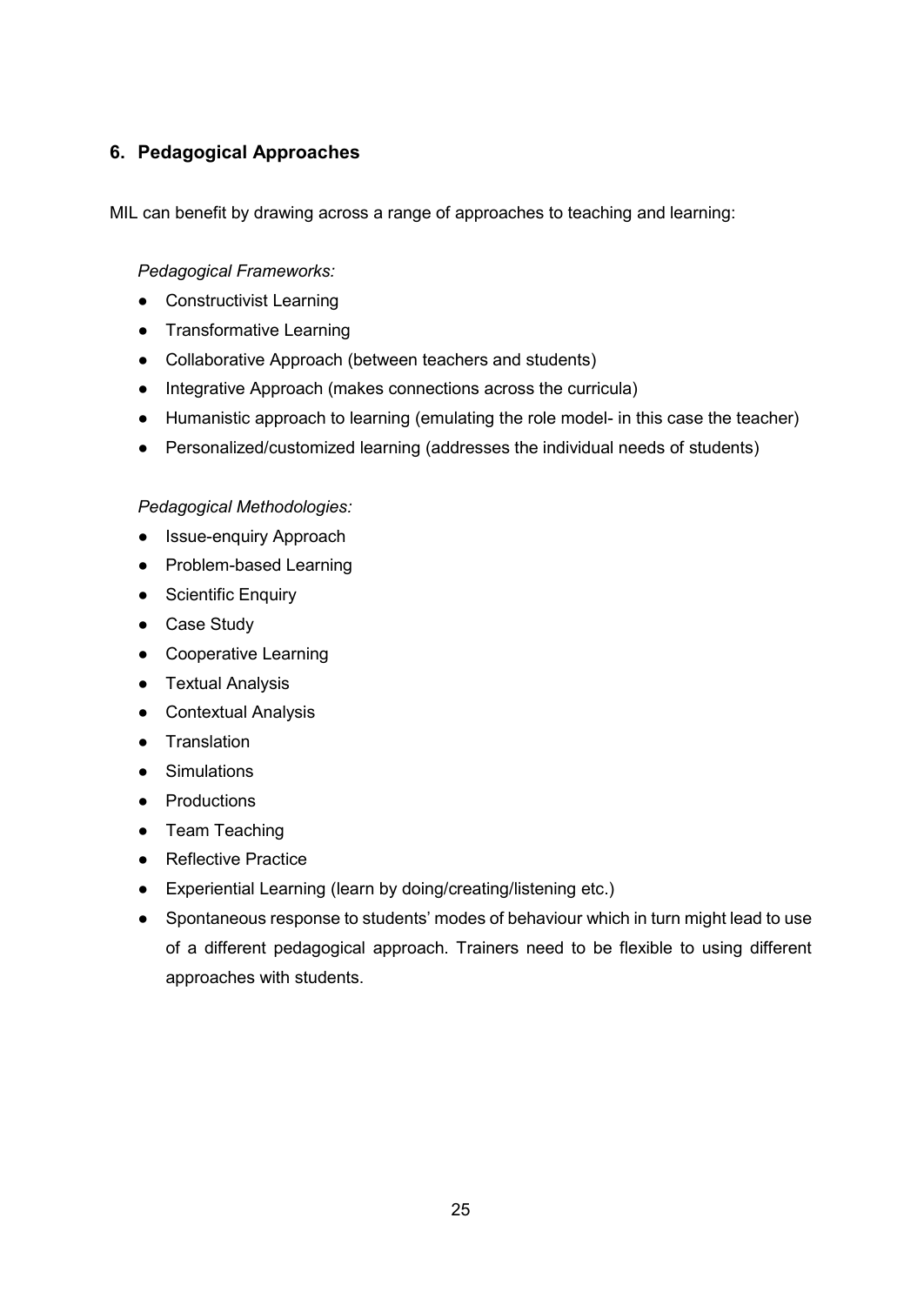# **7. Professional and lifelong learning**

MIL training requires a multi-pronged strategy to empower all sections of the society. It goes beyond school-based MIL training, as emphasised in the Alexandria Proclamation on Information Literacy and Lifelong Learning (2015). It should align with the Education 2030 Agenda, so that the MIL curriculum feeds into Sustainable Development Goal 4, which is to "ensure inclusive and equitable quality education and promote lifelong opportunities for all". To promote professional and lifelong learning, the following can be considered: $^{\rm 18}$  $^{\rm 18}$  $^{\rm 18}$ 

- The curriculum can target: formal educational levels (primary, secondary and tertiary); informal educational practices that occur on an individual level (i.e. self-study, MOOCs, accessing quality resources, etc.); community levels (study and reading groups, interactive public library sessions, community engagement workshops, etc.); and professional settings (policy makers, journalists, health workers, government officials, personal from civil society organisations, electoral campaign managers, etc);
- Special emphasis is needed MIL training/interventions to ensure service for marginalised, disadvantaged, people with special needs and indigenous people;
- MIL Training materials need to be developed/adapted in regional languages along with the educational media contents and multimedia packages;
- Developing and sustaining a network of counsellors/mentors for MIL training in lifelong learning and professional training settings is crucial. Through Training-of-Trainers model, a diverse set of MIL trainer/mentors/counsellors/facilitators can be created in a sustained manner;
- With the presence of ICT tools, an appropriate online/digital delivery of MIL programmes (for example MOOCs) should be considered;
- The MIL curriculum can employ emerging technologies, such as artificial intelligence underpinning learning analytics (LA) and educational management information systems (EMIS);
- Due to its ability to make learning opportunities more accessible, AI technologies in the future can help to provide access to isolated and marginalised communities and provide alternative modes of learning for those with disabilities. A MIL curriculum can harness this potential by wider distribution on online learning platforms for teacher training;

<span id="page-25-0"></span> <sup>18</sup> See Figure 1.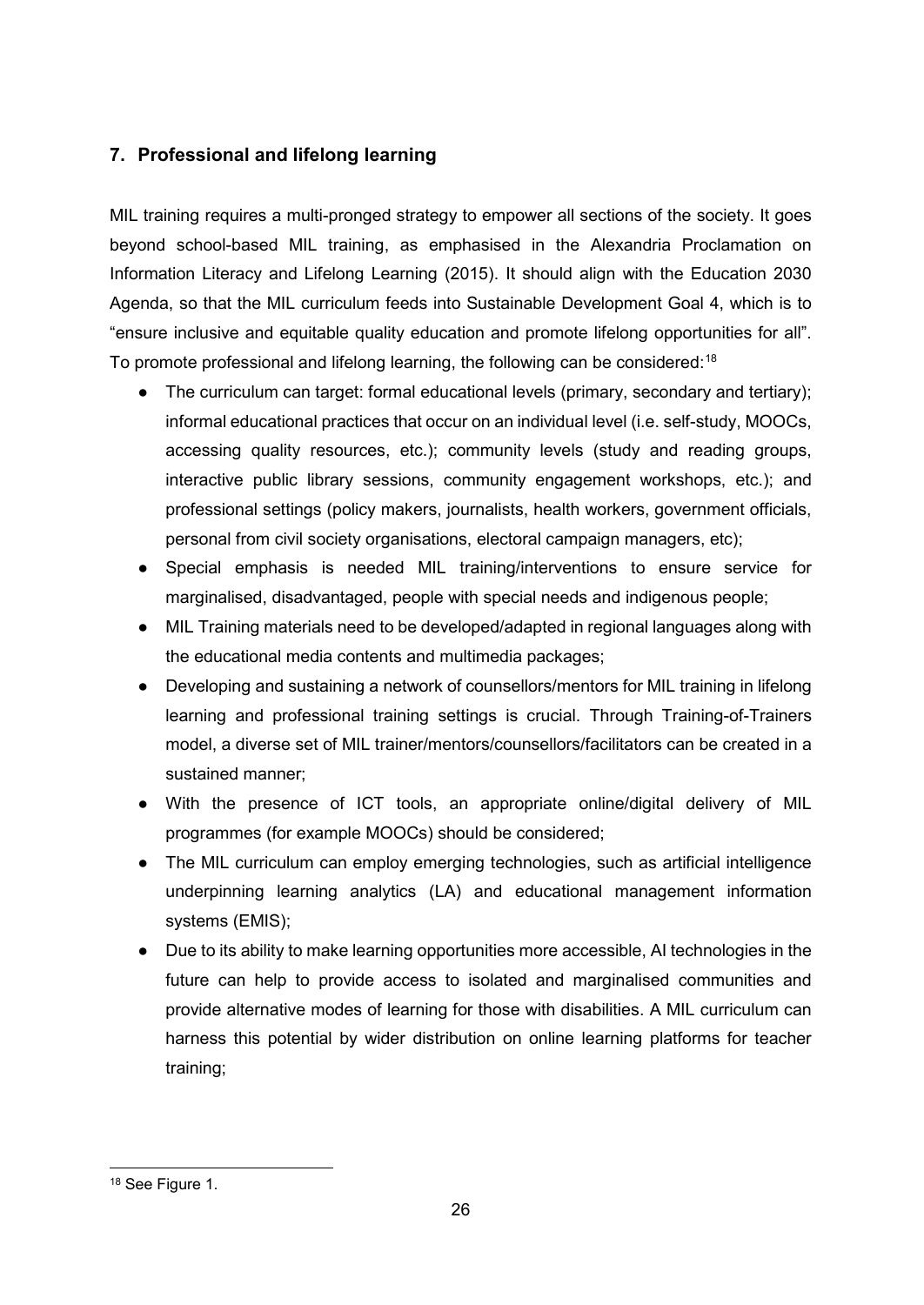- Lifelong learning and professional training needs Self Learning Materials (SLMs). SLMs may be created in Open Educational Resources (OER) format that would help to customise MIL training in different contexts as well as for diverse sets of learners.
- Blended approach training would provide better learning outcomes, as drop-out rates are high in lifelong contexts. Combining online and offline learning environments would facilitate better results (see Point 9 below).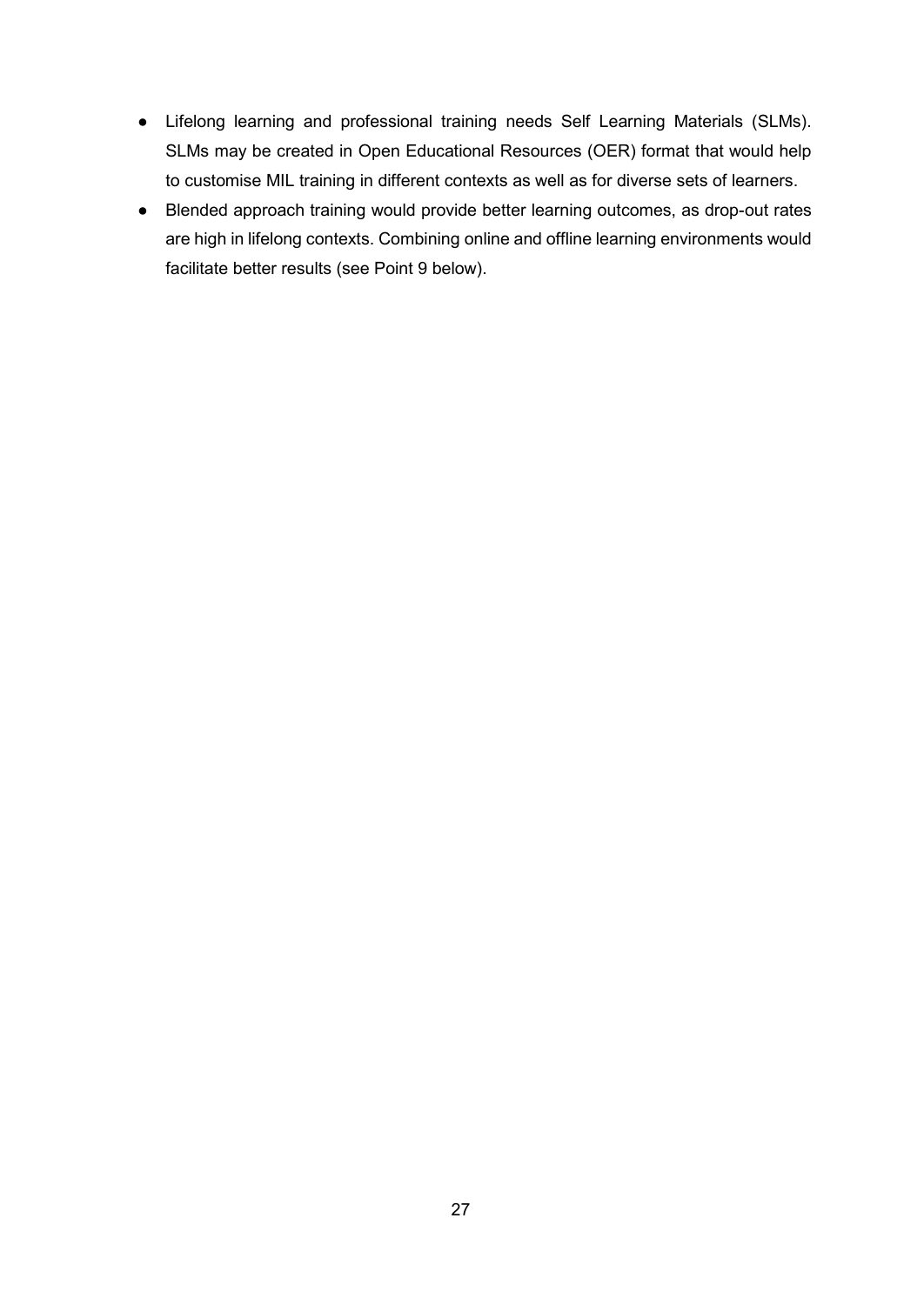#### **8. Engagement with multiple stakeholders in MIL curriculum delivery**

Horizontal and vertical engagement should be encouraged. Horizontal engagement in this sense refers to regular online and face-to-face dialogues between the MIL researchers, experts, practitioners, and other colleagues to ensure international benchmarking and to stimulate critical and innovative thinking. Vertical engagement involves the simultaneous topdown and bottom-up approach between government, academia/teachers and civil society/communities and industry representatives to implement MIL curricula delivery. Further recommendations include:

- an initial comprehensive review of the UNESCO MIL Curriculum and the Curriculum and Competency Framework, in order to assess existing MIL practice and content in the country;
- as part of the above, an assessment of the existing training curricula in respective institutions and countries should be completed;
- a wide consultation involving both academics and practitioners in diverse disciplines and expertise should be explored;
- once the MIL Curriculum has been prepared for adaptation, and the adapted curriculum or tailored version has been developed, pilot testing could proceed followed by the monitoring and evaluation that enable effective feedback processes for continuous improvement;
- Negotiation with reputable MOOCs service providers to host online MIL curriculum modules, and extensive promotion and marketing of learning opportunities;
- Establishing partnerships with various players in the information, media and technological industries. These include libraries, archives, museums, film companies, media organizations, gaming agencies and technological intermediaries such as social media platforms, internet service providers, and technology manufactures etc.

The presence of various stakeholders and social actors, not just of school or academic institutions, is critical. At local level, a city-wide MIL approach can be helpful, what UNESCO calls MIL Cities (a metaphor of cities that include all communities). That entails the preparation and implementation of MIL learning which involves all sectors of society, bringing new actions, content, solutions and methodologies in a co-creative way. This should also involve creating metrics to measure when a city meets these parameters or not. Some new actions include organizing a library day in schools where librarians or writers explain how information is produced, the usefulness of libraries, and other issues related to MIL, and partnering with MIL stakeholders and other municipalities or local government authorities to set up and monitor national MIL networks.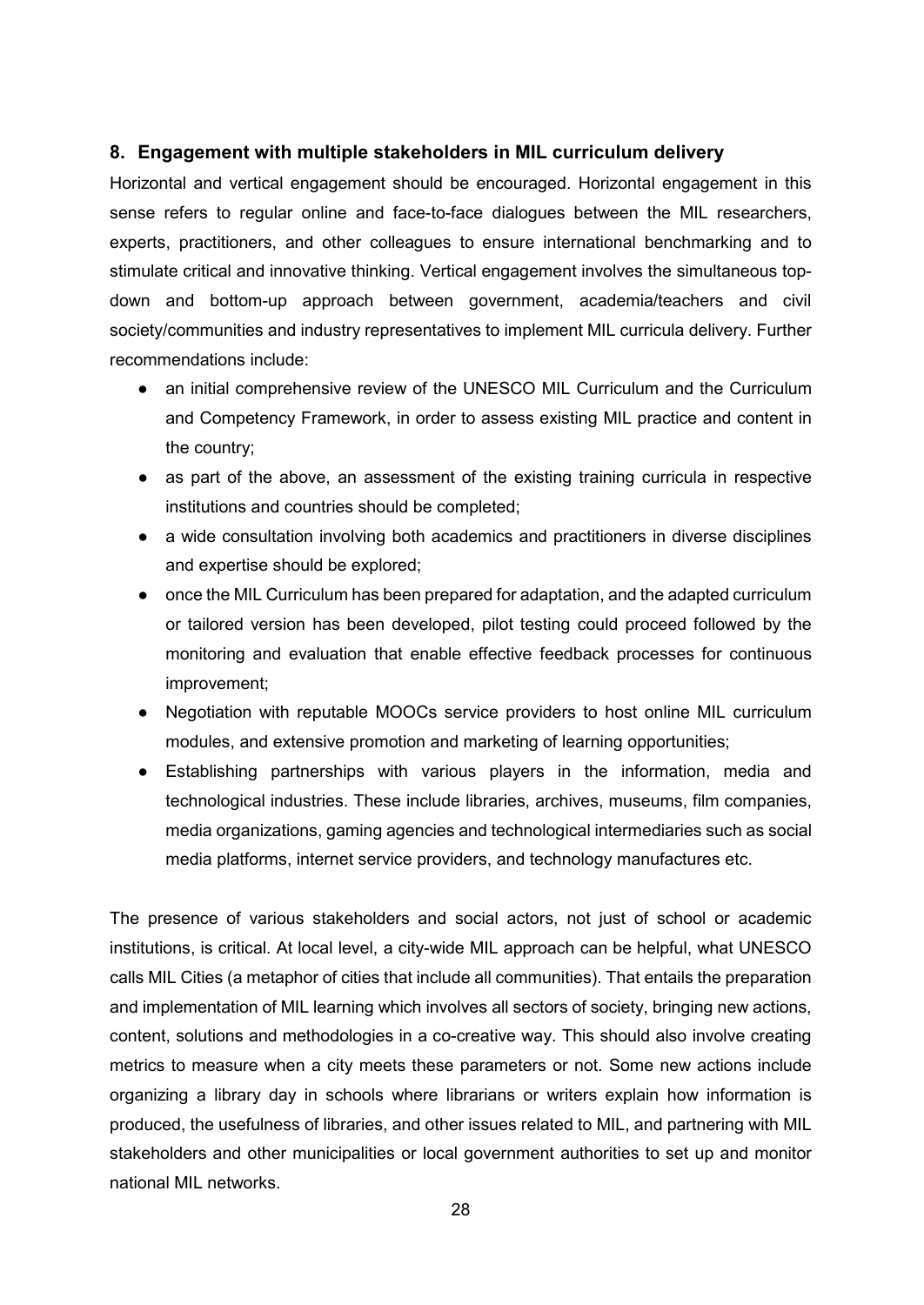See the UNESCO MIL Cities Framework<sup>[19](#page-28-0)</sup> for more about the types of partnerships to be forged with various actors.

<span id="page-28-0"></span> <sup>19</sup> [https://en.unesco.org/sites/default/files/global\\_framework\\_for\\_mil\\_cities.pdf](https://en.unesco.org/sites/default/files/global_framework_for_mil_cities.pdf)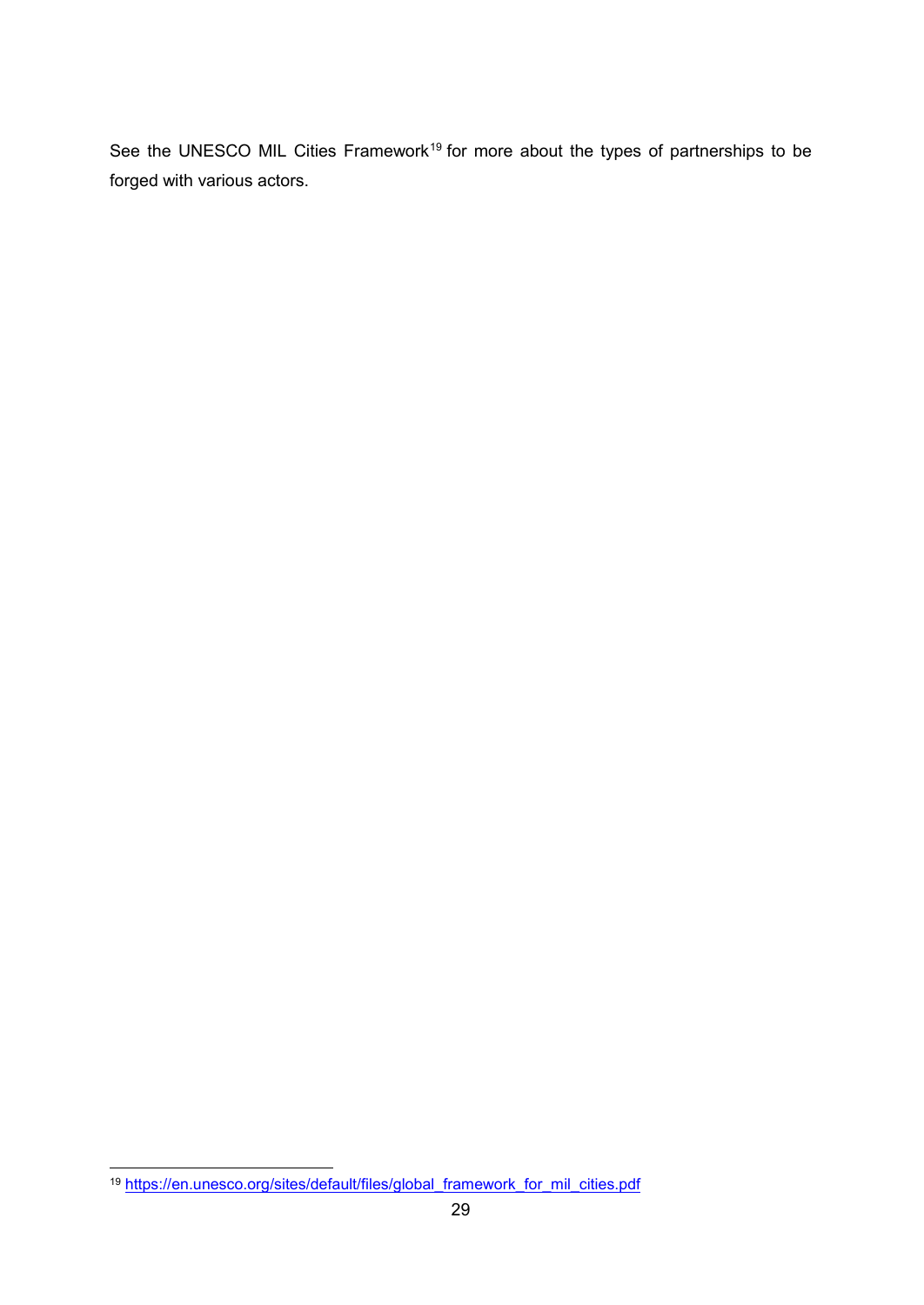#### **9. Implementation strategies for a MIL curriculum**

In terms of integrating the MIL curriculum, the strategies currently outlined in the existing UNESCO MIL Curriculum for Teachers remain applicable. They are:

- Stand-alone course: A MIL curriculum can be offered as a stand-alone course for credit(s). It should be offered as a compulsory and mandatory course for all learners and teachers. For teachers and other professionals in-service, the curriculum can be adapted as a certificate programme for up-skilling.
- Institutional approach: This involves a one or two weeks, face to face intensive training experience, followed by a project assignment where learners have 2-3 months to complete. Credit(s) can also be offered for this training programme. This approach can also be adapted as a certificate programme for up-skilling for all types of professionals, including teachers in-service. It is useful to consider creating and maintaining a digital repository on MIL resources - MIL teaching resources, higher focus on creating Open Educational Resources (OER), audio-video contents, multimedia packages, policy documents and research literature. At the international level, UNESCO and other entities contribute to knowledge resources, and national/regional level repositories may be managed by GAPMIL-affiliated institutions from the respective locations.
- Multi-components integration: Different components of a MIL Curriculum can be integrated into various related courses (depending on country peculiarities) already being offered for professionals including teachers. Examples could include education technology, basic literacy, social studies, etc. This strategy appears to be the most complex of the approaches proposed here. For this integration to be effective, careful planning is required with consideration given to overall programme goals and assessment. To follow-up the blended learning approach, MIL Clubs may be encouraged in each MIL learning environments to provide opportunities for the learners and mentors to stimulate and practice MIL competencies and skills in a sustained period of timeframe.
- Online course: A MIL curriculum can be offered online for all learners as well as for both pre-service and practicing professionals, including teachers. This may involve partnerships that may be international (with another institution in another country) and intra - with another institution within the same country. It is important to note that teacher training institutions would not have to set up their own online course but could partner, where needed, with universities that have the facilities in place for offering online courses. An institution may consider offering the course as a certificate, diploma or degree programme. Moreover, Open Universities and Distance Learning Institutes